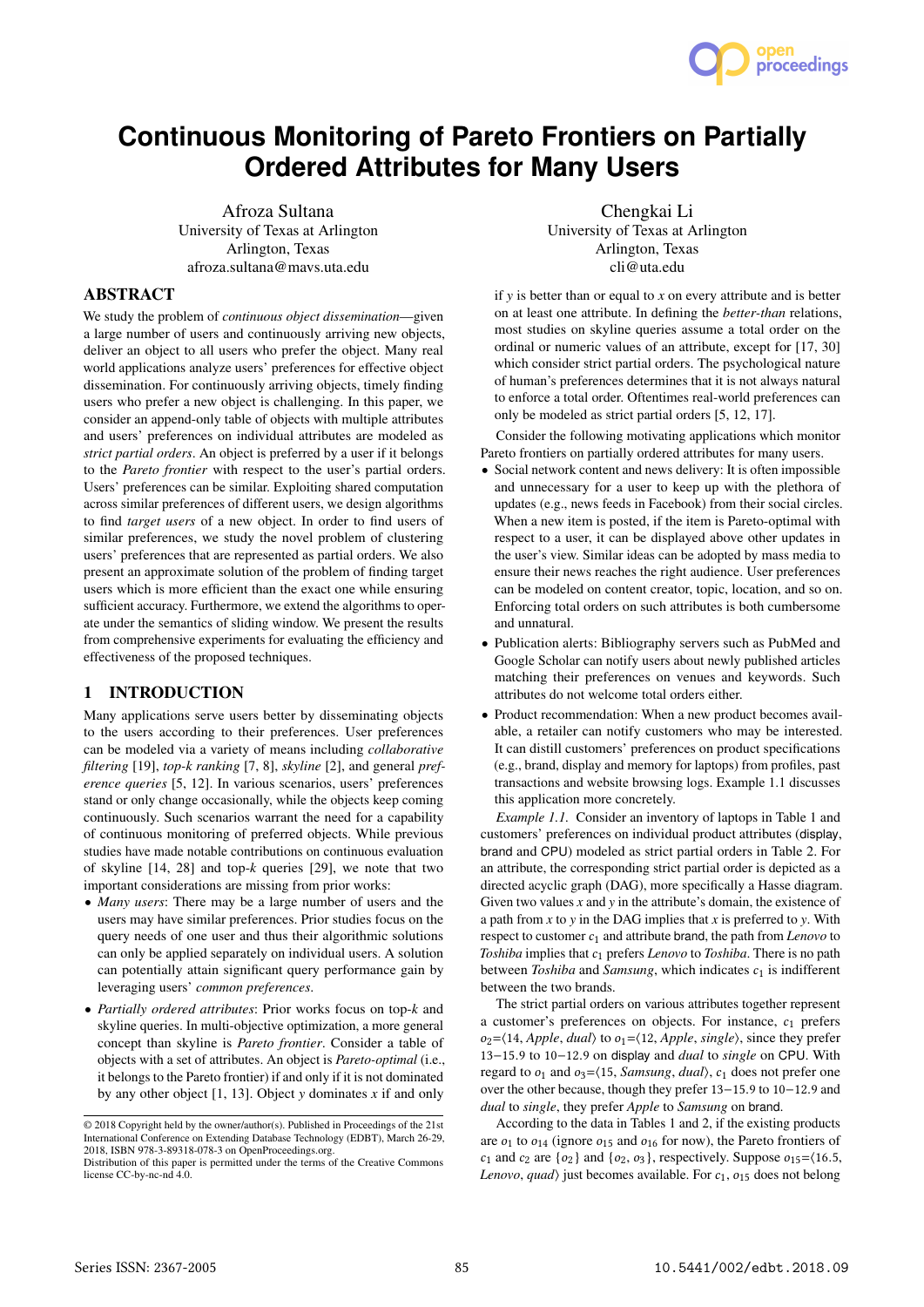



Table 2: User preferences.  $U = \{c_1, c_2\}$ .

to the Pareto frontier. It is dominated by  $o_2$ , because  $c_1$  prefers <sup>14</sup>-inch display over <sup>16</sup>.5-inch, *Apple* over *Lenovo*, and *dual*-core CPU over *quad*-core CPU. However,  $o_{15}$  is a Pareto-optimal object for <sup>c</sup><sup>2</sup> since it is not dominated by any other object according to  $c_2$ 's preferences. It is thus recommended to  $c_2$ , and the Pareto frontier of  $c_2$  is undated to  $\{o_2, o_3, o_{15}\}$ . frontier of  $c_2$  is updated to  $\{o_2, o_3, o_{15}\}.$ 

This paper formulates the problem of *continuous monitoring of Pareto frontiers*: given a large number of users and continuously arriving new objects, for each newly arrived object, discover all users for whom the object is Pareto-optimal. Users' preferences are modeled as strict partial orders, one for each attribute domain of the objects.

It is key to devise an efficient approach to this problem. The value of a Pareto-optimal object diminishes quickly; the earlier it is found to be worth recommendation, the better. For instance, a status update in a social network keeps getting less relevant since the moment it is posted; a customer's need for a product may be fulfilled by a less preferred choice, if an even better option was not shown to the customer in time.

A simple, brute-force approach is to, given a newly arrived object, compute for every user if the object belongs to the Pareto



**Table 3:** User preferences with respect to **brand**.  $U_1 = \{c_1, c_2\}$ ,  $U_2 = \{c_1, c_2\}$ ,  $U_3 = \{c_2, c_3\}$  $U_2 = \{c_3,c_4\}, U_3 = \{c_5,c_6\}.$ 

frontier with respect to the user's preferences. This entails continuous maintenance of Pareto frontier for each and every user. The brute-force approach is subject to a clear drawback—repeated and wasteful maintenance of Pareto frontier for every user.

Sharing computation across users To tackle the aforementioned drawback, we partly resort to sharing computation across users. The challenge lies in the diversity of corresponding partial orders—a Pareto-optimal object with respect to one user may or may not be in the Pareto frontier for another user. Nonetheless, users have common preferences. In Table 2, both  $c_1$  and  $c_2$  prefer <sup>13</sup> <sup>−</sup> <sup>15</sup>.<sup>9</sup> inch display the most. Both prefer *Apple* and *Lenovo* to *Toshiba* and *Sony*, and they both prefer *single*-core CPU the least. In Table 2, U is a *virtual user* whose partial orders depict the common preferences of  $c_1$  and  $c_2$ . Intuitively, users having similar preferences can be clustered together.

We thus design algorithms to mitigate repetitive computation via sharing computation across similar preferences of users. To intuitively understand the idea, consider two example scenarios. i) If  $o$  is dominated by  $o'$  with respect to the common preferences<br>of a set of users, then  $o$  is discuratified in Pareto-optimality for all of a set of users, then  $o$  is disqualified in Pareto-optimality for all users in the set. In Example 1.1, consider  $o_{16} = \langle 16, Toshiba, single \rangle$ as the new object. With respect to  $U$ ,  $o_{16}$  is dominated by both o2=⟨14, *Apple*, *dual*⟩ and o15=⟨16.5, *Lenovo*, *quad*⟩. Therefore,  $o_{16}$  belongs to the Pareto frontier of neither  $c_1$  nor  $c_2$ . ii) Before the arrival of  $o_2$ , obviously  $o_1 = \langle 12, Apple, single \rangle$  is the only Paretooptimal object for  $U$ ,  $c_1$  and  $c_2$ . Now consider the entrance of  $o_2$ . As  $o_1$  is dominated by  $o_2$  with respect to U,  $o_1$  is replaced by  $o_2$ in the Pareto frontier. This comparison is sufficient to decide that  $o_1$  is dominated by  $o_2$  for both  $c_1$  and  $c_2$ .

Clustering users To find users sharing similar preferences, we study the novel problem of clustering strict partial orders, which are used to model the preferences of both users and clusters. We measure the similarity between clusters and users by their common preferences. Such similarity measures factor in the different significance of preferences at various levels of the partial orders. Table 3 depicts six customers' preferences on brand, in which  $c_4$ ,  $c_5$ , and  $c_6$  prefer *Lenovo* to all other brands except that <sup>c</sup><sup>4</sup> prefers *Samsung* over *Lenovo*. Consider the objects in Table 1. For both  $c_5$  and  $c_6$ , the Pareto frontiers contain  $\{o_7, o_{10}, o_{15}\}$ , while  $c_4$  has  $\{o_3, o_5, o_{12}\}$  as its Pareto frontier. We can say that  $c_5$  and  $c_6$ are more similar than  $c_4$  and  $c_5$  or  $c_4$  and  $c_6$ .

Approximation The clustering algorithm may produce clusters that comprise few users, due to diverse preferences. With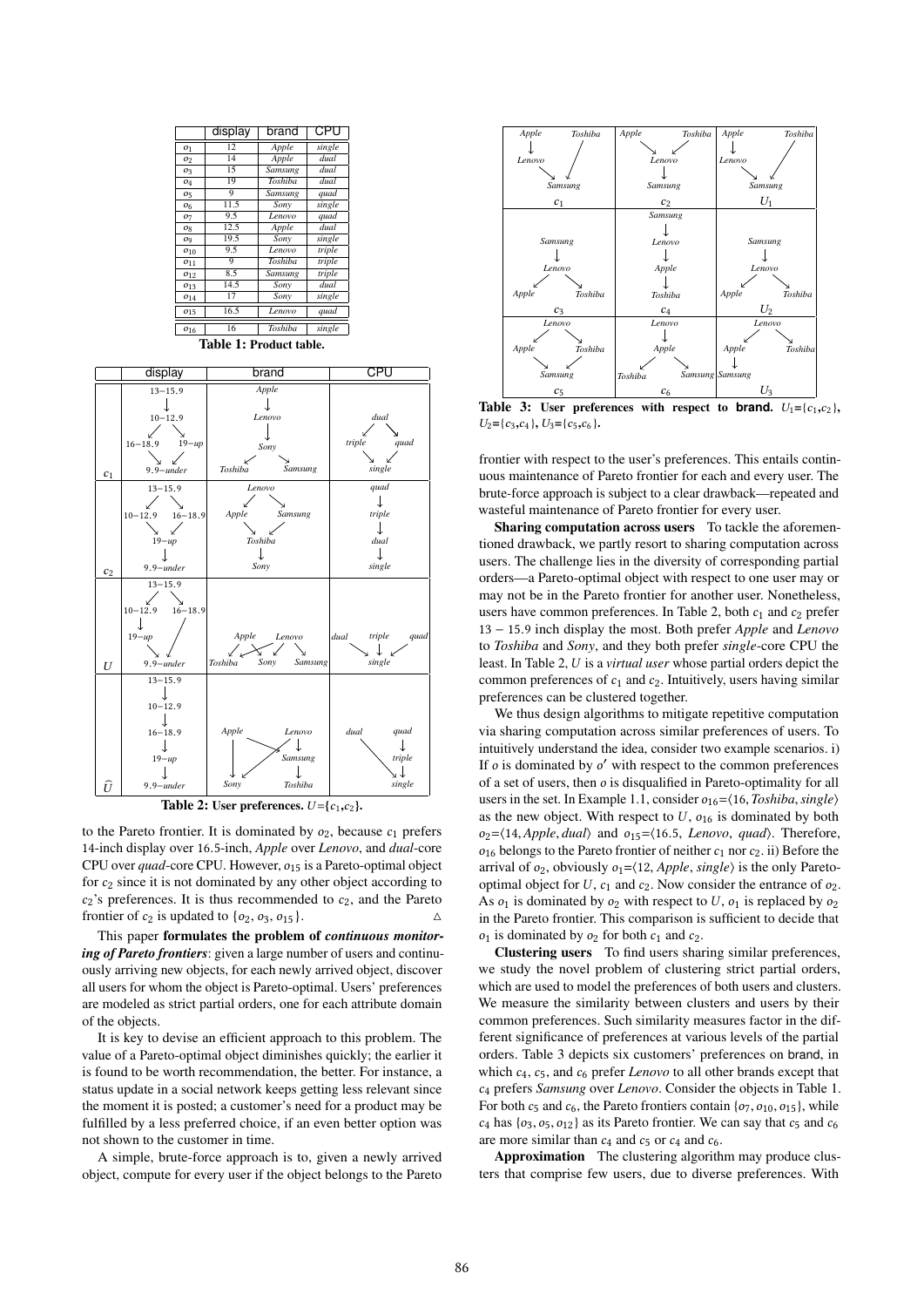small clusters, the shared computation mentioned above may not pay off its overhead. Our response to this challenge is to use approximation. As in many data retrieval scenarios, insisting on exact answers is unnecessary and answers in close vicinity of the exact ones can be just good enough. Specifically, given a set of users, if a sizable subset of the users agree with a preference, the preference can be considered an approximate common preference. This relaxation eases the aforementioned concern regarding small clusters as more approximate common preferences lead to larger clusters. As an example, in Table 2, while  $c_2$  does not share with <sup>c</sup><sup>1</sup> the preference of *Apple* over *Samsung*, its preference does not oppose it either. We can consider "*Apple* over *Samsung*" as an *approximate common preference*. A possible set of approximate common preferences of  $c_1$  and  $c_2$  form the strict partial orders in the row for virtual user  $\hat{U}$ .

Alive objects Objects can have limited lifetime. The trends in social networks and news media change rapidly. Similarly, in any inventory, products become unavailable over time. In these scenarios users look for *alive* objects only. To meet this real-world requirement, we further extend our algorithms to operate under the semantics of a *sliding window* and thus to disseminate an object only during its lifespan.

In summary, the contributions of this paper are as follows:

- We study the problem of continuous object dissemination and formalize it as finding Pareto-optimal objects regarding partial orders. Given a large number of users and continuously arriving objects, our goal is to swiftly disseminate a newly arrived object to a user if the user's preferences—modeled as strict partial orders on individual attributes—approve the object as Paretooptimal.
- We devise efficient solutions exploiting shared computation across similar preferences of different users.
- We study the novel challenge of clustering user preferences represented as strict partial orders. Particularly we design similarity measures for such preferences.
- To address performance degradation due to small clusters, we present an approximate similarity measure that achieves high efficiency and accuracy of answers.
- We extend our proposed solutions to deal with Pareto frontier maintenance under sliding window.
- We conduct extensive experiments using simulations on two real datasets (a movie dataset and a publication dataset). The results demonstrate clear strengths of our solutions in comparison with baselines, in terms of execution time and efficacy.

#### 2 RELATED WORK

Pareto-optimality is a subject of extensive investigation. Its study in the computing fields can be dated back to *admissible points* [1] and *maximal vectors* [13]. Börzsönyi et al. [2] introduced the concept of skyline—a special case of Pareto frontier—in which all attributes are numeric and amenable to total orders. Kießling [12] defined preferences as strict partial orders on which preference queries operate. After that, several studies specialized on skyline query evaluation over categorical attributes [3, 17, 18, 30], among which [17, 18, 30] particularly considered query answer maintenance and only [17, 30] allow partial orders on attribute values. Nevertheless, they all consider only one user and none utilizes shared computation across multiple users' partial orders.

Given a set of objects, Wong et al. [25–27] identify the minimum set of preference relations that preclude an object from being in the Pareto frontier. This minimum set is the combination of each possible preference relation with regard to the values of all unique objects in the set. In case of any update in the object set, the minimum disqualifying condition must be recomputed. Hence, it is not designed for continuously arriving objects.

Vlachou et al. [23, 24] and Yu et al. [29] aimed at finding all users who view a given object as one of their top-k favourites, i.e., the results of a reverse top-k query. Dellis et al. [6] studied reverse skyline query—selecting users to whom a given object is in the skyline. These works consider only numeric attributes. There is no clear way to extend them for categorical attributes or even partial orders.

All these studies, while about object dissemination, focused on different aspects of the problem than ours. Particularly, no previous studies on Pareto frontier maintenance have exploited shared computation across users' preferences. Besides, as Sec. 5 shall explain, no prior work studied similarity measures for partial orders or how to cluster partial orders.

#### 3 PROBLEM STATEMENT

Consider a set of users  $C$  and a table of objects  $O$  that are described by a set of attributes  $D$ . For each user  $c \in C$ , their preference regarding  $O$  is represented by strict partial orders. For each attribute  $d \in \mathcal{D}$ , the strict partial order corresponding to c's preference on d is a binary relation over  $dom(d)$ —the domain of d, as follows.

*Definition 3.1 (Preference Relation and Tuple).* Given a user  $c \in C$  and an attribute  $d \in D$ , the corresponding *preference relation* is denoted ≻<sup>d</sup><sub>c</sub>. For two attribute values x, y ∈ dom(d), if  $(x, y)$  belongs to  $\lambda$  d<sub>c</sub>  $(y, y)$  c  $\lambda$  d also denoted  $x \lambda$  d  $y$ ), it is (x, y) belongs to ≻ d (i.e.,  $(x, y) \in >_d^d$ , also denoted  $x >_d^d y$ ), it is called a *preference tuple*. It is interpreted as "user c prefers x to called a *preference tuple*. It is interpreted as "user c prefers x to  $u$  on attribute d". A preference relation is irreflexive  $((x, x) \notin S^d)$ y on attribute d". A preference relation is irreflexive  $((x, x) \notin \geq^d_a)$ <br>and transitive  $((x, y) \in \geq^d_a)$  (y z)  $\in \leq^d_a$ ) which and transitive  $((x, y) \in \geq_c^d \land (y, z) \in \geq_c^d \Rightarrow (x, z) \in \geq_c^d)$ , which<br>together also imply asymmetry  $((x, y) \in \geq_c^d \Rightarrow (y, x) \notin \geq_c^d)$ . together also imply asymmetry  $((x, y) \in >_c^d \Rightarrow (y, x) \notin >_c^d)$ . △

*Definition 3.2 (Object Dominance).* A user c's preferences regarding all attributes induce another strict partial order  $\gt_c$  that represents c's preferences on objects. Given two objects  $o, o' \in O$ ,<br>c prefers c' to o if c' is identical or preferred to o on all attributes c prefers o' to  $\theta$  if  $\theta'$  is identical or preferred to  $\theta$  on all attributes and  $\theta'$  is preferred to  $\theta$  on at least one attribute. More formally and o' is preferred to o on at least one attribute. More formally,<br> $a' > a$  (called o' dominates o) if and only if  $(\forall d \in \mathcal{D} : a d$ . o'.d  $\vee$  o'.d  $>$  d'o.d)  $\wedge$  (∃d ∈ D : o'.d  $>$  d'o.d). If ( $\forall$ d ∈ D : o.d = o' d) we say that a and o' are identical denoted as  $a = a'$  $\alpha' > c$  o (called o' *dominates* o), if and only if ( $\forall d \in \mathcal{D} : o.d = \alpha' d \vee \alpha' d \vee d' d \wedge d \wedge d' d \wedge d' d \wedge d' d \wedge d' d \wedge d' d \wedge d' d \wedge d' d \wedge d' d \wedge d' d \wedge d' d \wedge d' d \wedge d' d \wedge d' d \wedge d' d \wedge d' d \wedge d' d \wedge d' d \wedge d' d \wedge d' d \wedge d' d \wedge d' d \wedge d$  $\alpha'$  d) we say that o and o' are identical '.d), we say that *o* and *o'* are *identical*, denoted as  $o = o'$ .  $\triangle$ 

*Definition 3.3 (Pareto Frontier).* An object o is *Pareto-optimal* with respect to  $c$ , if no other object in  $O$  dominates it. The set of *Pareto-optimal objects* (i.e., the *Pareto frontier*) in <sup>O</sup> for c is denoted  $\mathcal{P}_c$ , i.e.,  $\mathcal{P}_c = \{o \in \mathcal{O} | \nexists o' \in \mathcal{O} \text{ s.t. } o' >_c o\}$ . Note that the concent of skyling points [2] is a specialization of the more the concept of skyline points [2] is a specialization of the more general Pareto frontier, in that the preference relations for skyline points are defined as total orders (with ties) instead of general strict partial orders.

*Definition 3.4 (Target Users).* Given an object o, the set of all users for whom o belongs to their Pareto frontiers are called the *target users*. The target user set is denoted  $C_0$ , i.e.,  $C_0 = {c \in C | o \in \mathcal{P}_c}$ .  ${c \in C | o \in \mathcal{P}_c}.$ <sup>△</sup>

*Example 3.5.* Consider Table 1 and Table 2.  $O = \{o_1, o_2, o_3\}$  (ignore  $\alpha$ , for now)  $C = \{o_1, o_2\}$  and  $D = \{d | s_1, o_2\}$  $\ldots$ ,  $o_{15}$ } (ignore  $o_{16}$  for now),  $C = \{c_1, c_2\}$ , and  $D = \{$ display, brand, CPU}. With respect to c1, (10−12.9, <sup>16</sup>−18.9), (*Apple*, *Samsung*) and (*dual*, *triple*) are some of the preference tuples on attributes display, brand and CPU, respectively. Similarly, for c2, (16−18.9, <sup>19</sup>−up), (*Toshiba*, *Sony*) and (*triple*, *dual*) are some sample preference tuples.

 $P_{c_1} = \{o_2\}$ , since all other objects are dominated by  $o_2$  with respect to  $c_1$ .  $P_{c_2} = \{o_2, o_3, o_{15}\}$ , as  $o_2, o_3$  and  $o_{15}$  dominate  $\{o_1, o_2\}$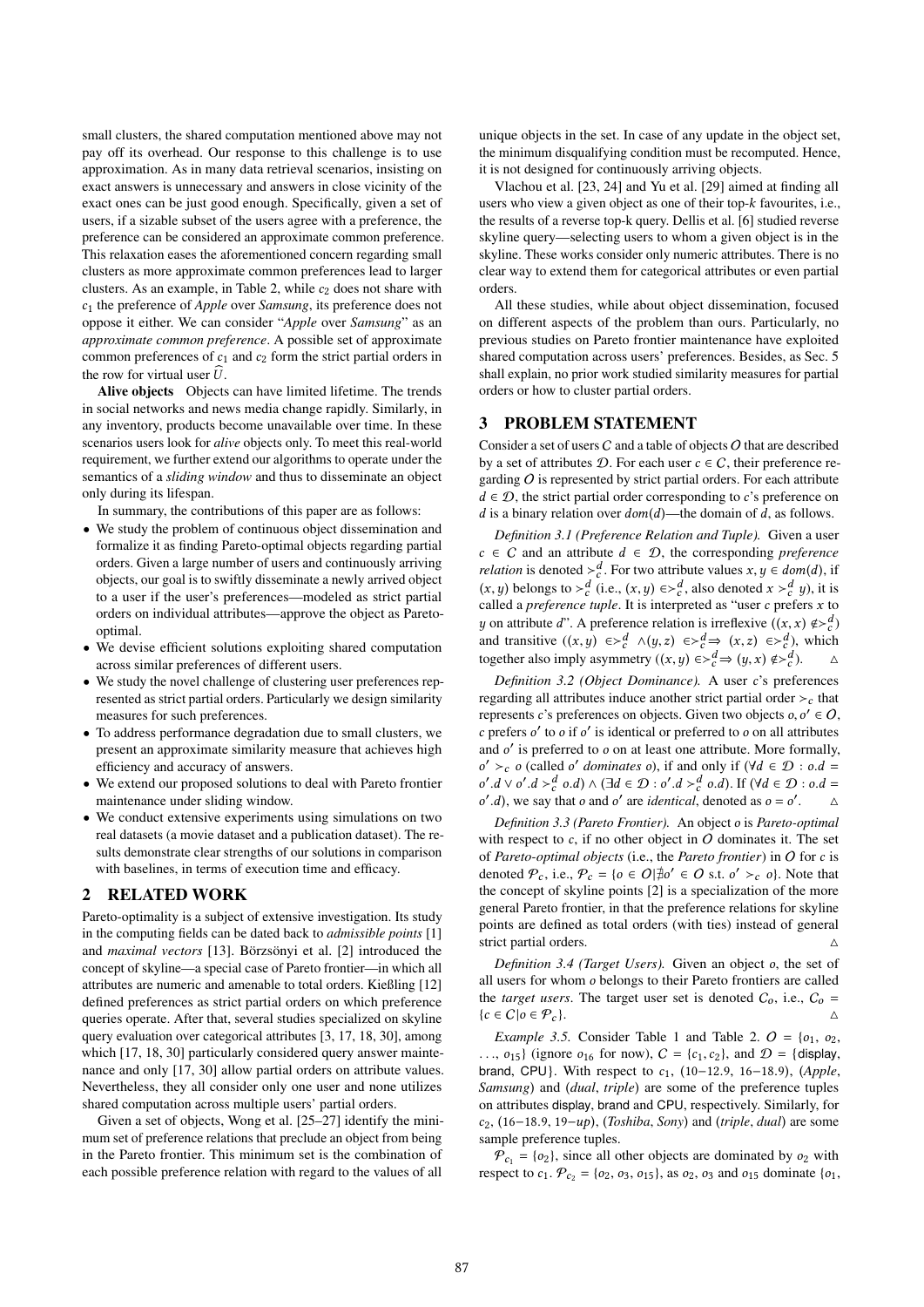$o_4$ ,  $o_6$ ,  $o_8$ ,  $o_9$ ,  $o_{13}$ ,  $\{o_4$ ,  $o_6$ ,  $o_8$ ,  $o_{13}$  and  $\{o_4$ ,  $o_5$ ,  $o_7$ ,  $o_{10}$ ,  $o_{11}$ ,  $o_{12}$ ,  $o_{14}$ , respectively. Therefore,  $C_{o_2} = \{c_1, c_2\}$  and  $C_{o_3} = C_{o_{15}} = \{c_2\}$ . Objects other than  $o_2$ ,  $o_3$ ,  $o_{15}$  do not have target users in C, i.e.,  $C_0 = \phi$ ,  $\forall o \in O - \{o_2, o_3, o_{15}\}.$ 

Problem Statement The problem of *continuous monitoring of Pareto frontiers* is, given a set of users C, their preference relations on attributes D, and a set of continuously growing objects  $O$  with the latest object  $o$ , find  $C<sub>o</sub>$ —the target users of o.

In this problem setting, we assume a sizable preference relation is available for each user. In reality, we have insufficient information about the preferences of a less active user, i.e., the corresponding partial orders may contain very few preference tuples. In the extreme case, a new user, for whom we have no information regarding their preferences, admits all objects as Pareto-optimal. Such less active users and new users are the subject of the well-known *cold-start* problem in recommendation systems, which is outside of the scope of this work.

### 4 SHARING COMPUTATION ACROSS USERS

Algorithm **Baseline** A simple method to our problem will check, for every user, whether a new object belongs to the corresponding Pareto frontier. The pseudo code of this approach, named Baseline, is shown in Alg. 1. Upon the arrival of a new object  $o$ , for every user  $c$ , it sequentially compares  $o$  with the current Pareto-optimal objects in  $P_c$ . 1) If o is dominated by any objects in  $P_c$  is skipped. In the case of o being dominated by  $\rho'$  o is discussified from being a Pareto optimal object: if o is ' or *o* is identical to *o'*, further comparison with the remaining<br>biects in  $\mathcal{P}$  is skinned. In the case of a being dominated by identical to o', then o is Pareto-optimal, i.e., it is inserted into  $\varphi$  2). If a dominates any o' o' is discarded from  $\varphi$ . It can  $\gamma$ , *o* is disqualified from being a Pareto-optimal object; if *o* is dentical to  $\alpha'$ , then *o* is Pareto-optimal i.e., it is inserted into  $\mathcal{P}_c$ . 2) If *o* dominates any *o'*, *o'* is discarded from  $\mathcal{P}_c$ . It can<br>be concluded already that a belongs to  $\mathcal{P}_c$  but the comparisons be concluded already that  $o$  belongs to  $\mathcal{P}_c$ , but the comparisons should continue since  $\varrho$  may dominate other existing objects in  $\mathcal{P}_c$ . 3) If *o* is not dominated by any object in  $P_c$ , it becomes an element of  $P_c$ . Readers familiar with the literature on skyline queries may have realized that the gist of the algorithm is essentially the basic skyline query algorithm [2]. The crux of its operation is based on an important property, that it suffices to compare new objects with only the Pareto-optimal objects, since any new object dominated by a non Pareto-optimal object must be dominated by some Paretooptimal objects too.

Algorithm 1: Baseline Input: <sup>C</sup>: all users; <sup>O</sup>: existing objects; o: a new object **Output:**  $C<sub>o</sub>$ : target users of  $o$ 1  $C_o \leftarrow \emptyset;$ <sup>2</sup> foreach c ∈ C do  $\Box$  updateParetoFrontier( $c, o$ ); 4 return  $C_0$ ; Procedure: updateParetoFrontier  $(c, o)$ <sup>1</sup> isPareto ← true; 2 foreach  $o' \in \mathcal{P}_c$  do<br>2 if  $o \geq o'$  then  $\begin{array}{c|c}\n3 & \text{if } o \geq_c o' \text{ then} \\
1 & \text{if } o \neq o\n\end{array}$ 4  $\bigcap_{c \in \mathcal{P}_c} \mathcal{P}_c - \{o'\}; C_{o'} \leftarrow C_{o'} - \{c\};$ s else if  $o' >_c o$  then isPareto ← false;break ;<br>closif  $o' =_c o$  then isParets (true hyper 6 **else if**  $o'. \mathcal{D} = o.\mathcal{D}$  then  $is Pareto \leftarrow true; break;$ <sup>7</sup> if isPareto then

$$
s \mid \mathcal{P}_c \leftarrow \mathcal{P}_c \cup \{o\}; C_o \leftarrow C_o \cup \{c\};
$$

With regard to a user  $c$ , the complexity of finding the Pareto frontier among *n* objects is  $O(n^2)$ . Alg. 1 needs  $O(n^2 \cdot |C|)$  time to compute the Pareto frontiers for all users in *C*. The drawback of compute the Pareto frontiers for all users in C. The drawback of Baseline is it repeatedly applies the same procedure for every user. In terms of computation efficiency, the approach may become particularly unappealing when there are a large number of users and new objects constantly arrive. To counter this drawback, our idea is to share computations across the users that exhibit similar preferences. To this end, our method is simple and intuitive. If several users share a set of preference tuples, it is only necessary to compare two objects once, if they attain the attribute values in the preference tuples. If an object is dominated by another object according to these common preference tuples, it is dominated with respect to all users sharing the same preferences. This idea guarantees to filter out only "true negatives" for these users, and it only needs to further discern "false positives" for each individual user.

*Definition 4.1 (Common Preference Tuple and Relation).* Given a set of users  $U \subseteq C$ , an attribute  $d \in \mathcal{D}$ , and two values  $x, y \in$  $dom(d)$ , if  $(x, y)$  belongs to preference relation  $\succ_c^d$  for all  $c \in U$ ,<br>then it is called a common preference tuple. The set of common then it is called a *common preference tuple*. The set of common preference tuples of U on attribute d is denoted ≻ $^d_U$ , i.e.,  $\gt^d_U =$  $\bigcap_{c \in U} >_{c}^{d}$ . By definition,  $>_{U}^{d}$  also represents a strict partial order (Theorem 4.2, proof omitted). We call it a *common preference relation*. It can be viewed as the preference of a virtual user that is denoted U.  $\triangle$ 

THEOREM 4.2. 
$$
\succ_U^d
$$
 is a strict partial order.  $\triangle$ 

Since, for each  $d$ ,  $>\frac{d}{U}$  is a strict partial order, the set of users'<br>of the set of user  $U$ 's preferences) regarding all preferences (i.e., the virtual user U's preferences) regarding all<br>attributes in  $\Omega$  induce another strict partial order  $\searrow$  to an objects attributes in  $D$  induce another strict partial order ≻ $U$  on objects.

*Definition 4.3 (Pareto Frontier for* U *).* An object o is *Paretooptimal* with respect to U if no other object dominates it according to ≻*U*. The Pareto frontier of *O* for *U* is denoted  $P_U$ , i.e.,  $P_U =$ <br> $\{o \in O | \exists o' \in O \text{ s.t } o' > U \}$ { $o \in O | \nexists o' \in O \text{ s.t. } o' >_U o$ }. △

*Example 4.4.* From Table 2,  $>E_{c_1}^{CPU} = \{(dual, single), (dual,$ quad), (*dual*, *triple*), (*triple*, *single*), (*quad*, *single*)} and  $>_{C_2}^{C_2}$ c2 {(*dual*,*single*), (*triple*,*single*), (*quad*,*single*), (*triple*, *dual*), (*quad*, *dual*), (*quad*, *triple*)}. According to Def. 4.1, the common preference relation of  $c_1$  and  $c_2$  is  $\geq {\sf CPU}_{\{c_1,c_2\}} = \{ (dual, single), (triple, 1) \}$  display *single*), (*quad*, *single*)}. Similarly we can derive  $>_{[c, c, c]}^{display}$ display and<br> ${c_1, c_2}$  and  $\geq_{c_1,c_2}^{\text{brand}}$ . In Table 2, the three partial orders are depicted in a row labeled as a virtual user *U*. The Pareto frontier of *U* is  $\mathcal{P}_{U} = \{o_2\}$ labeled as a virtual user U. The Pareto frontier of U is  $P_U = \{o_2, o_3, o_{10}, o_{15}\}\$ .  $o_3, o_{10}, o_{15}$ .  $\Delta$ 

THEOREM 4.5. *Given any set of users U, for all*  $c \in U$ ,  $\mathcal{P}_U \supseteq$ <br>and  $\overline{\mathcal{P}}_{\geq c} \cap \overline{\mathcal{P}}_{\geq 0}$  $\mathcal{P}_c$  and  $\mathcal{P}_U \subseteq \bigcap_{c \in U} \mathcal{P}_c$ .

*Proof:* We prove by contradiction. Suppose that there exists c  $\in U$  such that  $\mathcal{P}_U \nsubseteq \mathcal{P}_c$ , which would mean there exists  $o \in O$ such that  $o \in \mathcal{P}_c$  and  $o \notin \mathcal{P}_U$ . That implies the existence of an  $>$ U o implies o' > c o. Therefore, the existence of o' is impossible.<br>This contradiction eventually leads to that  $\Phi$ <sub>U</sub> ⊃  $\Phi$ . Hence  $\ell \in \mathcal{O}$  such that  $o' \succ_U o$  and  $o' \not\succ_C o$ . However, by Def. 4.1,  $o'$ <br>sy a implies  $o' > o$ . Therefore, the existence of  $o'$  is impossible This contradiction eventually leads to that  $\mathcal{P}_U \supseteq \mathcal{P}_c$ . Hence,  $\mathcal{P}_U \supseteq \bigcup_{c \in U} \mathcal{P}_c$ , which implies  $\mathcal{P}_U \subseteq \bigcap_{c \in U} \mathcal{P}_c$  according to De Morgan's laws De Morgan's laws.

LEMMA 4.6. *Given any set of users U, for all*  $c \in U$ ,  $P_c$  = { $o \in \mathcal{P}_U$  |∄ $o' \in \mathcal{P}_U$  *s.t.*  $o' >_c o$ *}.* △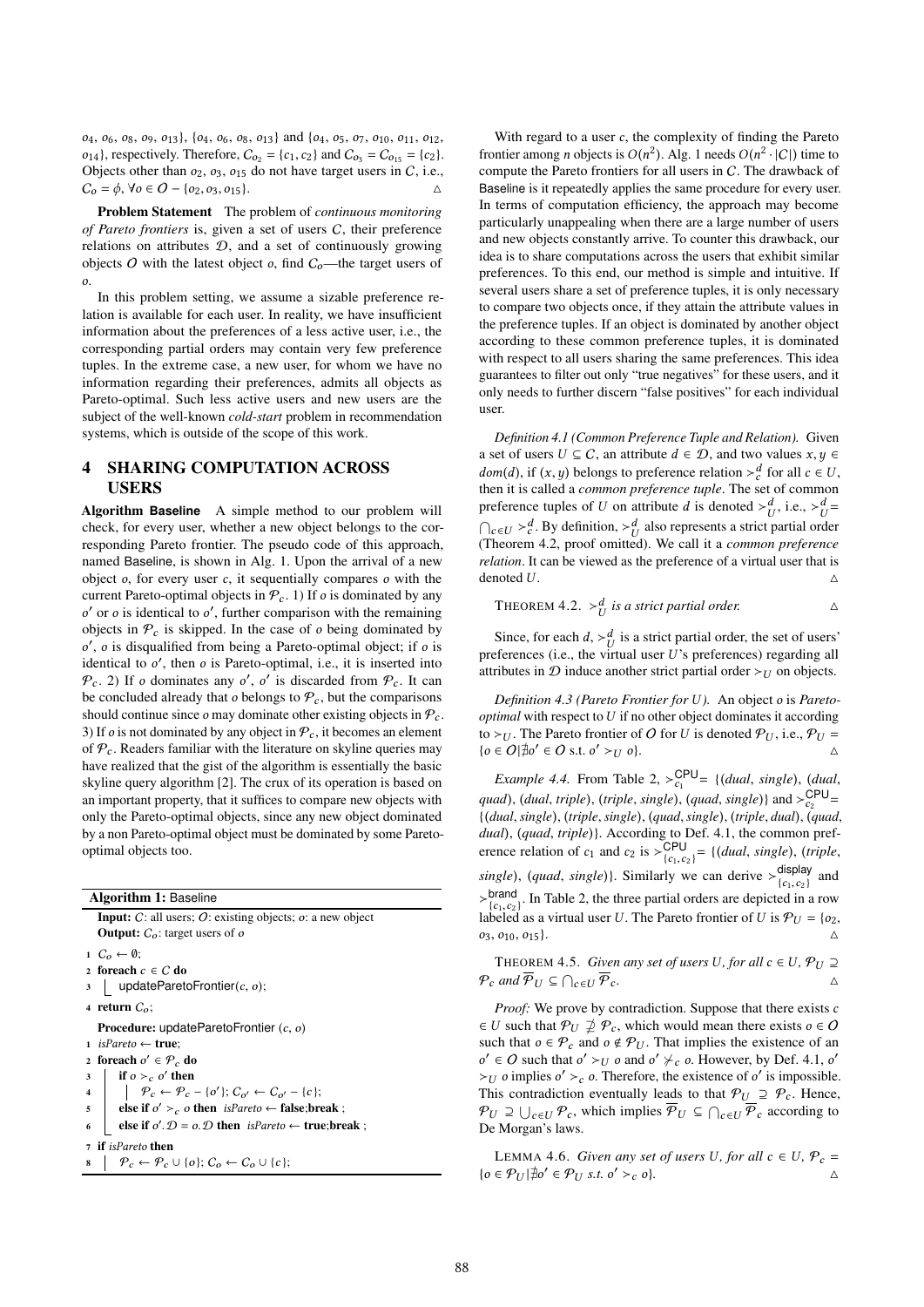*Example 4.7.* In Table 2,  $P_U = \{o_2, o_3, o_{10}, o_{15}\}$  and  $P_{c_1} \cup$  $\mathcal{P}_{c_2} = \{o_2, o_3, o_{15}\}\$ .  $\mathcal{P}_U \supseteq \mathcal{P}_{c_1} \cup \mathcal{P}_{c_2}$ . Moreover,  $\mathcal{P}_U = \{o_1, o_4, o_5\}$  $o_6$ ,  $o_7$ ,  $o_8$ ,  $o_9$ ,  $o_{11}$ ,  $o_{12}$ ,  $o_{13}$ ,  $o_{14}$  and  $\overline{\mathcal{P}}_{c_1} \cap \overline{\mathcal{P}}_{c_2} = \{o_1, o_4, o_5, o_6, o_7\}$  $o_7, o_8, o_9, o_{10}, o_{11}, o_{12}, o_{13}, o_{14}, o_{15}$ .  $P_U \subseteq P_{c_1} \cap P_{c_2}.$   $\Delta$ 

Theorem 4.5 suggests an appealing quality of the common preference relations of U. By  $P_U \supseteq P_c$ , the Pareto frontier of U subsumes the Pareto frontier of every user member in U. What it means is that, if we simply compute the Pareto frontier of  $U$ , we get to retain all the objects that we eventually look for. Consider  $\mathcal{P}_c$  as the ground truth and  $\mathcal{P}_U$  as the predictions. The objects that are filtered out  $(\overline{P}_U)$  are all "true negatives" and there are no "false negatives". The set  $P_U$  may contain "false positives", which we just need to throw out after further verification, as Lemma 4.6 suggests.

This approach's merit is the potential saving on object comparisons. For a cluster of users, many non Pareto-optimal objects may be filtered out altogether for all the users, without incurring the same comparisons repeatedly for each user.

To capitalize on the above ideas, our method must answer three questions. (1) How to find users sharing similar preferences? (2) For a set of similar users  $U$ , how to maintain the corresponding Pareto frontier  $P_U$  based on their common preference relations  $\succ_U^d$  for different attributes d? (3) For each user c in U, how to discern the "false positives" in  $\mathcal{P}_U$  and thus find  $\mathcal{P}$ . Note that the discern the "false positives" in  $P_U$  and thus find  $P_c$ . Note that the second and the last challenges need to be addressed for constantly second and the last challenges need to be addressed for constantly arriving new objects.

For (1), our method is to cluster users based on the similarity between their preference relations. While many clustering methods have been developed for various types of data, none is specialized in clustering partial orders. Our clustering method is discussed in Sec. 5. For (2) and (3), our algorithm takes a *filter-then-verify* approach and is thus named FilterThenVerify, of which the pseudo code is displayed in Alg 2.

Alg. **FilterThenVerify** Upon the arrival of a new object o, for every cluster  $U$ , FilterThenVerify compares  $o$  with the current members of  $P_U$  based on the preference relations of the virtual user  $U$ . Various actions are taken, depending on the comparison outcomes, as follows:

**I)** If *o* dominates any *o'* in  $\mathcal{P}_U$  according to  $>\frac{d}{U}$  of all relevant  $\alpha'$  is ramoved from  $\mathcal{P}_U$ . (I ins 7 of Procedure undate Parate From d, o' is removed from  $\mathcal{P}_U$  (Line 7 of Procedure updateParetoFrontier) in Alg. 2). For every  $c \in C$  such that  $c' \in \mathcal{P}_U$ , o' is also tierU in Alg. 2). For every  $c \in C$  such that  $o' \in \mathcal{P}_c$ ,  $o'$  is also<br>discarded from  $\mathcal{P}_c$ . (Line 6 of Procedure undate Pareto Frontier) discarded from  $P_c$  (Line 6 of Procedure updateParetoFrontierU).

**II**) If *o* is dominated by any *o'* in  $\mathcal{P}_U$ , then *o* does not oc-<br>py the Pareto frontier of any user in *U* (Theorem 4.5) Eurther cupy the Pareto frontier of any user in  $U$  (Theorem 4.5). Further operations involving o are unnecessary (Line 8 of Procedure updateParetoFrontierU).

III) After comparing o with all current objects in  $P_U$ , if it is realized that *o* is not dominated by any *o'*, then *o* becomes a<br>member of  $\mathcal{P}_{xx}$  (I ine 9 of undate Pareto Frontier) Lurthermore member of  $P_U$  (Line 9 of updateParetoFrontierU). Furthermore, for each  $c \in U$ ,  $o$  is further compared with the members of  $P_c$  based on the preference relations of c, by using Procedure updateParetoFrontier of Alg.1 (Line 6 of Alg.2).

*Example 4.8.* In this example we explain the execution of FilterThenVerify on Table 1 and Table 2. Suppose users  $c_1$  and  $c_2$ form a cluster  $U$ , of which the preference relations are depicted in Table 2. The existing objects are  $o_1$  to  $o_{14}$ , and  $o_{15} = \langle 16.5'' \rangle$ , *Lanova*, *quad* is the object that just becomes available. Before *Lenovo*, *quad*⟩ is the object that just becomes available. Before  $o_{15}$  arrives, the Pareto frontier of U is  $P_U = \{o_2, o_3, o_7, o_{10}\}.$ The algorithm starts by comparing  $o_{15}$  with each element in  $P_U$ . As  $o_{15}$  dominates  $o_7 = \langle 9.5''$ , *Lenovo*, *quad* $\rangle$  according to *U*'s

Algorithm 2: FilterThenVerify

```
Input: U_1, U_2, \ldots, U_n: clusters of users; O: existing objects; o: a new
        object
```
**Output:**  $C_o$ : target users of  $o$ 

 $1 \quad C_{\alpha} \leftarrow \emptyset$ 

2 foreach  $U \in \{U_1, U_2, ..., U_n\}$  do<br>3 | *isPareto* ← updateParetoF

3 isPareto ← updateParetoFrontierU(U, o);<br>4 if isPareto then

4 if is *Pareto* then<br>5 foreach  $c \in \mathbb{R}$ 

```
\begin{array}{c|c} 5 \\ 6 \end{array} foreach c \in U do<br> \begin{array}{c|c} \downarrow \end{array} updateParet
                               updateParetoFrontier(c, o); //Algorithm 1
```

```
7 return C<sub>o</sub>;
```
Procedure: updateParetoFrontierU (U, o)

```
1 is Pareto ← true;
```

```
2 foreach o' \in \mathcal{P}_U do
3 if o >_U o' then
```

```
4 foreach c \in U do<br>5 foreach c \in U do
 \begin{array}{c|c|c|c} 5 & \text{if } o' \in \mathcal{P}_c \text{ then} \end{array}
```
6  $\left| \left| \left| \left| \mathcal{P}_c \leftarrow \mathcal{P}_c - \{o'\}; C_{o'} \leftarrow C_{o'} - \{c\}; \right.\right|\right.\right|$ 

 $\mathcal{P}_U \leftarrow \mathcal{P}_U - \{o'\};$ 

8  $\bigcup$  else if *o'* >*U o* then *isPareto* ← false; break ;

9 if is Pareto then  $P_U \leftarrow P_U \cup \{o\}$ ;

10 return is Pareto;

preference relations,  $o_7$  is discarded from  $P_{U}$ . Before  $o_{15}$  arrives,  $o_7$  belongs to  $\mathcal{P}_{c_2}$  and  $C_{o_7}$ ={c<sub>2</sub>}. Hence,  $o_7$  is removed from  $\mathcal{P}_{c_2}$ <br>and C<sub>o</sub> becomes empty  $o_7$  does not dominate any other object and  $C_{07}$  becomes empty.  $o_{15}$  does not dominate any other object<br>in  $\mathcal{P}_{17}$ . It is not dominated by any either. Therefore, it is inserted in  $P_U$ . It is not dominated by any either. Therefore, it is inserted into  $P_U$ .

 $o_{15}$  is further compared with the existing members of  $\mathcal{P}_{c_1}$  and<br>It is dominated by  $\omega = (14)$  Ande dual according to  $\omega$  $\mathcal{P}_{c_2}$ . It is dominated by  $o_2 = \langle 14''$ , *Apple*, *dual* $\rangle$  according to  $c_1$ 's preference relations. Thus it is not part of  $\mathcal{P}_{c_1}$ . According to  $c_2$ 's<br>preferences,  $\alpha$  c does not dominate any existing Pareto optional preferences,  $o_{15}$  does not dominate any existing Pareto optional object (except the aforementioned  $o<sub>7</sub>$  which by now is already discarded). Therefore  $P_{c_2}$  is not further changed and  $o_{15}$  becomes part of  $P_{c_2}$ . Overall,  $C_{o_{15}} = \{c_2\}$ .<br>Moreover, consider the arrive

Moreover, consider the arrival of  $o_{16} = \langle 16''$ , *Toshiba*, *single*)<br>er  $o_{16}$ . In the process of comparing  $o_{16}$  with  $\mathcal{P}_{16} = \{o_0, o_0, o_1, o_2\}$ after  $o_{15}$ . In the process of comparing  $o_{16}$  with  $P_{U} = \{o_2, o_3, o_{10},\}$  $o_{15}$ , it is realized that  $o_{16}$  is dominated by  $o_2$  according to U's preference relations. Therefore, it does not belong to  $P_U$ . It is thus unnecessary to further compare  $o_{16}$  with  $\mathcal{P}_{c_1}$  or  $\mathcal{P}_{c_2}$ .  $C_{o_{16}}=0$ .<br>Thereby undate Pareto Frontier Lacts as a sieve to filter out non Thereby, updateParetoFrontierU acts as a sieve to filter out non Pareto-optimal objects such as  $o_{16}$ . In this way FilterThenVerify reduces computation cost by avoiding repeated comparisons with such objects.  $\triangle$ 

Complexity Analysis of Alg. 2 As we discussed earlier, given a user c, the complexity of finding Pareto frontier among the *n* objects is  $O(n^2)$ . Assume k is the number of clusters. With regard to the virtual user for each cluster *U* the complexity of regard to the virtual user for each cluster  $U$ , the complexity of finding Pareto frontier  $P_U$  among the *n* objects is  $O(n^2 \cdot k)$  (calling<br>Procedure undateParetoFrontierU in Line 3 of Alg. 2). Assume Procedure updateParetoFrontierU in Line 3 of Alg. 2). Assume each  $P_U$  on average has m objects. In Lines 4-6, Alg. 2 finds  $\mathcal{P}_c$  from  $\mathcal{P}_U$  for each user c in U (recall that  $\mathcal{P}_U \supseteq \mathcal{P}_c$ ). As Lines 4-6 iterate for each cluster (Line 2), the algorithm eventually computes  $\mathcal{P}_c$  for each  $c \in \mathcal{C}$ . Therefore, the complexity of finding Pareto frontier  $\mathcal{P}_c$  among the m objects is  $O(m^2 \cdot |C|)$ . Overall,<br>FilterThenVerify needs  $O(n^2 \cdot k + m^2 \cdot |C|)$  time to find the target FilterThenVerify needs  $O(n^2 \cdot k + m^2 \cdot |C|)$  time to find the target<br>users for all objects. We compare FilterThenVerify and Baseline in users for all objects. We compare FilterThenVerify and Baseline in terms of time complexity. Apparently  $k < |C|$  and  $m < n$ . Thus,  $2 \cdot k < n^2 \cdot |C|$  and  $m^2 \cdot |C| < n^2 \cdot |C|$ .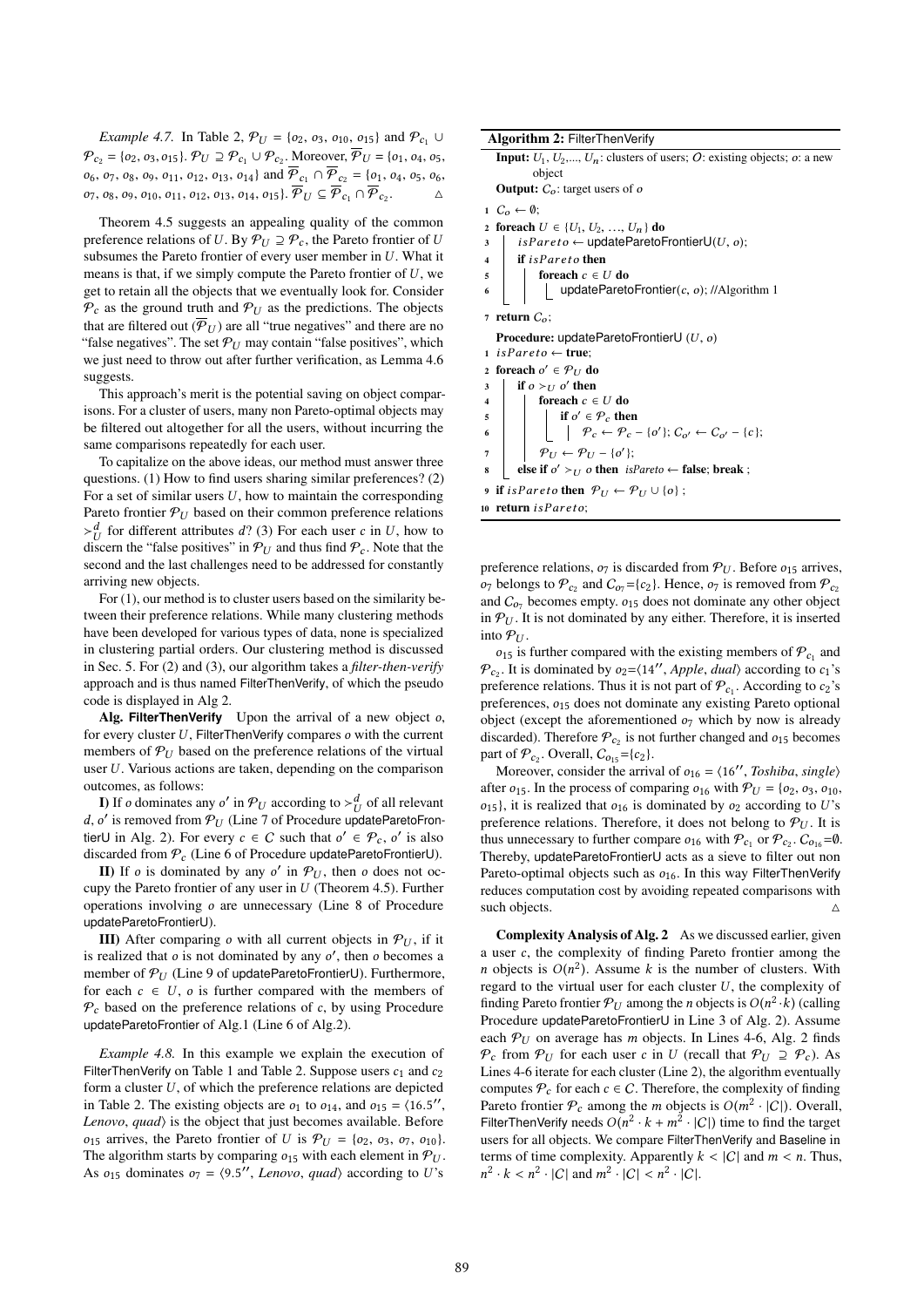## 5 SIMILARITY MEASURES FOR CLUSTERING USER PREFERENCES

This section discusses how to cluster users based on their preference relations. Our focus is on the similarity measures rather than the clustering method. The method we adopt is the conventional hierarchical agglomerative clustering algorithm [9]. At every iteration, the method merges the two most similar clusters. The common preference relation of the merged cluster U on each attribute d, i.e.,  $>\frac{d}{dt}$ , is computed. It then calculates the similarity<br>between *II* and each remaining cluster. Given two clusters *II*, and between U and each remaining cluster. Given two clusters  $U_1$  and  $U_2$  their similarity  $\sin(IL - IL)$  is defined as the summation of  $U_2$ , their similarity sim( $U_1, U_2$ ) is defined as the summation of the similarities between their preference relations on individual attributes, as follows. This resembles the high-level idea of using  $L_1$  norm distance between centroids for measuring inter-cluster similarity in conventional hierarchial clustering.

$$
sim(U_1, U_2) = \sum_{d \in \mathcal{D}} sim^d(U_1, U_2)
$$
 (1)

Individual users' and clusters' preference relations on attributes are strict partial orders. No prior work studied clustering approaches or similarity measures for partial orders. Similarity measures commonly used in clustering algorithms assume numeric or categorical attributes. Kamishima et al. [10, 11] and Ukkonen et al. [22] cluster total orders but not partial orders. Given two totally ordered attributes, these works use the comparative ranks of the corresponding values to measure similarity. Clearly, such similarity measures are not applicable for partially ordered attributes.

In this section we propose four different similarity functions for defining  $sim^d(U_1, U_2)$ .<br>
1) Intersection size T

1) Intersection size This is simply the size of the intersection of  $\succ^d_{U_1}$  and  $\succ^d_{U_2}$ , i.e., the number of common preference tuples of all users in the two clusters  $U_1$  and  $U_2$ . It is defined as

$$
sim_i^d(U_1, U_2) = |{}^>_{U_1}^d \cap {}^>_{U_2}^d |
$$
\n(2)

*Example 5.1.* Table 3 shows three clusters  $U_1$  ({ $c_1$ ,  $c_2$ }),  $U_2$  $({c_3, c_4})$ , and  $U_3({c_5, c_6})$  and the common preference relation associated with each cluster on attribute brand.  $U_1$  and  $U_2$  do not share any preference tuple and thus  $\sinh_i^{\text{brand}}(U_1, U_2) = 0$ .<br> *U<sub>L</sub>* and *U<sub>p</sub>* have (Apple Samsung) and (Langua Samsung) as  $U_1$  and  $U_3$  have (*Apple*, *Samsung*) and (*Lenovo*, *Samsung*) as<br>common preference tuples i.e.,  $\sinh$   $\arctan (U_L, U_D) = 2$  Similarly common preference tuples, i.e.,  $sim^{\text{brand}}(U_1, U_3) = 2$ . Similarly,<br>  $U_2$  and  $U_3$  share (Lenovo, Apple) and (Lenovo, Toshiba) i.e.  $U_2$  and  $U_3$  share (*Lenovo*, *Apple*) and (*Lenovo*, *Toshiba*), i.e.,  $\sum_{n=1}^{\infty}$  $\sum_{i} \text{Sim}_{i}^{\text{brand}}(U_2, U_3) = 2.$ 

2) **Jaccard similarity** The measure  $sim_i$  captures the abso-<br>exize of the intersection of two preference relations. It does not lute size of the intersection of two preference relations. It does not take into account their differences. Consider three clusters  $U_1, U_2$ <br>and  $U_2$  such that  $\sin^d (U_1, U_2) - \sin^d (U_1, U_2)$  (i.e.,  $|\leq d| \leq d$ ) and U<sub>3</sub> such that  $\sin\frac{d}{i}(U_1, U_2) = \sin\frac{d}{i}(U_1, U_3)$  (i.e.,  $|\frac{d}{U_1} \cap \frac{d}{U_2}|$ <br>=  $|\frac{d}{U_1} \cap \frac{d}{U_3}|$ ) and  $|\frac{d}{U_1} \cup \frac{d}{U_2}| < |\frac{d}{U_1} \cup \frac{d}{U_3}|$ . We can<br>aroue that the similarity between U<sub>2</sub> and U<sub>2</sub> shou | argue that the similarity between  $U_1$  and  $U_2$  should be higher than<br>(instead of equal to) that between  $U_1$  and  $U_2$  because  $U_1$  and  $U_2$ (instead of equal to) that between  $U_1$  and  $U_3$ , because  $U_1$  and  $U_2$ have a larger percentage of common preference tuples than  $U_1$ and  $U_3$ . To address this limitation of  $\sin n_i$ , we define the *Jaccard*  $\sin n_i$  between two preference relations as their intersection *similarity* between two preference relations as their intersection size over their union size, i.e., the ratio of common preference tuples to all preference tuples in the two preference relations. Formally,

$$
sim_j^d(U_1, U_2) = \frac{|>_{U_1}^d \cap >_{U_2}^d|}{|>_{U_1}^d \cup >_{U_2}^d|} = \frac{sim_j^d(U_1, U_2)}{|>_{U_1}^d \cup >_{U_2}^d|}
$$
(3)

*Example 5.2.* Continue Example 5.1. >  $\frac{branch}{th}$ brand  $_{U_1}$  and  $>_{U_3}$ <br>brand here 7  $U_3$  have<br>we  $7$  Thus 6 preference tuples in total while  $>_{U_0}^{branch}$ brand  $_{U_2}$  and  $>_{U_3}$ <br>
and  $_{U_1}$   $_{U_2}$   $_{U_3}$   $_{U_2}$   $_{U_3}$  $U_3^{\text{prand}}$  have 7. Thus,  $\sum_j \text{sim}^{\text{brand}}(U_1, U_3) = 2/6$  and  $\sum_j \text{sim}^{\text{brand}}(U_2, U_3) = 2/7.$ 

3) Weighted intersection size Intersection size and Jaccard similarity are based on the cardinalities of intersection and union sets of preference relations. In counting the cardinalities, they both treat all preference tuples equal. We argue that this is counterintuitive. Values at the top of a partial order matter more than those at the bottom, in terms of their impact on which objects belong to the Pareto frontier. Accordingly we introduce *weighted intersection size*, a modified version of intersection size  $\sin i$ .<br>In counting the common preference tuples of two preference In counting the common preference tuples of two preference relations, it assigns a weight to each preference tuple. Formally,

$$
sim_{wi}^{d}(U_1, U_2) \equiv \sum_{(v, v') \in >_{U_1}^{d} \cap >_{U_2}^{d}} \frac{1}{2} \times (\frac{1}{\min_{s \in S_{U_1}^{d}} D(s, v) + 1} + \frac{1}{\min_{s \in S_{U_2}^{d}} D(s, v) + 1})
$$
(4)

In the above equation, with regard to an attribute  $d$ , the similarity between two clusters' preference relations is a summation over their common preference tuples. For each common preference tuple  $(v, v')$ , it computes the average weight of the better value v with respect to  $U_1$  and  $U_2$ , respectively. Given a cluster  $U$ ,  $S_L^{\alpha}$ is the set of *maximal values* in the partial order ≻  $\frac{d}{U}$  and  $D(s, v)$ for each  $s \in S_d^d$  is the shortest distance from s to v in ≻ $_d^d$ . The weight of z in *U* is the inverse of the minimal distance from any weight of v in U is the inverse of the minimal distance from any<br>maximal value to v(plus 1 to avoid division by zero). The concent maximal value to  $v$  (plus 1, to avoid division by zero). The concept of maximal value is defined as follows.

*Definition 5.3 (Maximal Value).* With regard to  $>\frac{d}{dx}$ , value  $x \in m(d)$  is a *maximal value* if no other value in *dom(d)* is preferred  $dom(d)$  is a *maximal value* if no other value in  $dom(d)$  is preferred<br>over x. The set of maximal values for  $\geq d$  is denoted  $S^d$ . Formally over x. The set of maximal values for  $>\frac{d}{d}$  is denoted  $S_d^d$ <br>
sd =  $\int x \in dom(d) + \frac{1}{2}u \in dom(d)$  s  $t \in (u, x) \in \mathbb{R}^d$  $U$  = { $x \in dom(d) | \nexists y \in dom(d) \text{ s.t. } (y, x) \in >_U^d$  }. . Formally,

Example 5.4. Continue Example 5.1. The maximal values in  $>_{LL}^{branch}$ brand<br> $U_1$ ,  $>U_2$ <br>Equipment and brand  $_{U_2}$  and  $>_{U_3}$ <br>bland chrand (*L* brand are  $S_{U_1}^{\text{brand}}$ <br>d =  $U_1$  are via large  $U_1^{\text{brand}} = \{Apple, Toshiba\}, S_{U_2}^{\text{brand}}\}$  $U_2$ <br>clondon {*Samsung*} and  $S_{U_3}^{\text{brand}} = \{Lenovo\}$ , respectively. In the partial order corresponding to  $>_{LL}^{D_3}$  $U_1$  orang, the minimal shortest distances to *Apple*, and *Toshiba* from the maximal values *{Apple} Lenovo*, *Samsung*, and *Toshiba* from the maximal values {*Apple*, *Toshiba*} are 0, 1, 1 and 0, respectively. The corresponding weights are 1, 1/2, 1/2 and 1. Similarly, in ≻brand, the weights of *Apple*,<br>Langua, Samsung and Tashiba are 1/2, 1/2, 1 and 1/2, represtively Lenovo, Samsung and Toshiba are  $1/3$ ,  $1/2$ , 1 and  $1/3$ , respectively. *Lenovo*, *Samsung* and *Toshiba* are 1/3, 1/2, 1 and 1/3, respectively.<br>In ≻<sup>brand</sup>, the corresponding weights are 1/2, 1, 1/3 and 1/2,  $\frac{U_3}{\text{respectively.}}$ 

<sup>U</sup><sup>1</sup> and <sup>U</sup><sup>3</sup> have (*Apple*, *Samsung*) and (*Lenovo*, *Samsung*) as common preference tuples. For the two better-values in these preference tuples—*Apple* and *Lenovo*, the average weights are both 3/4. The similarity  $\sin \frac{\text{brand}}{\text{wi}}(U_1, U_3) = \frac{1 + \frac{1}{2}}{2} + \frac{\frac{1}{2} + 1}{2}$ <br>and  $U_2$  have *(Lenovo, Apple)* and *(Lenovo, Tos,*  $\frac{+1}{2} = \frac{3}{2}$ . Similarly,  $U_2$ <br>oshiba) as common and  $U_3$  have (*Lenovo*, *Apple*) and (*Lenovo*, *Toshiba*) as common<br>preference tuples. In  $U_2$  and  $U_3$  the average weight of *Lenovo* preference tuples. In <sup>U</sup><sup>2</sup> and <sup>U</sup>3, the average weight of *Lenovo* the better-value in both common preference tuples—is 3/4. The<br>similarity simpland  $(I_0, I_0) = \frac{\frac{1}{2}+1}{2} + \frac{\frac{1}{2}+1}{2} = \frac{3}{2}$ similarity  $sim_{wi}^{brand}(U_2, U_3) = \frac{\frac{1}{2} + 1}{2}$  $\frac{+1}{2} + \frac{\frac{1}{2}+1}{2}$  $\frac{+1}{2} = \frac{3}{2}$ . <br>  $\label{eq:2.1} \Delta$ 

4) Weighted Jaccard similarity This measure is a combination of the last two ideas—Jaccard similarity and weighted intersection size. As in Jaccard similarity, *weighted Jaccard similarity* computes the ratio of intersection size to union size. Similar to weighted intersection size, the values in a preference relation are assigned weights corresponding to their minimal shortest distances to the preference relation's maximal values. The measure's definition is as follows.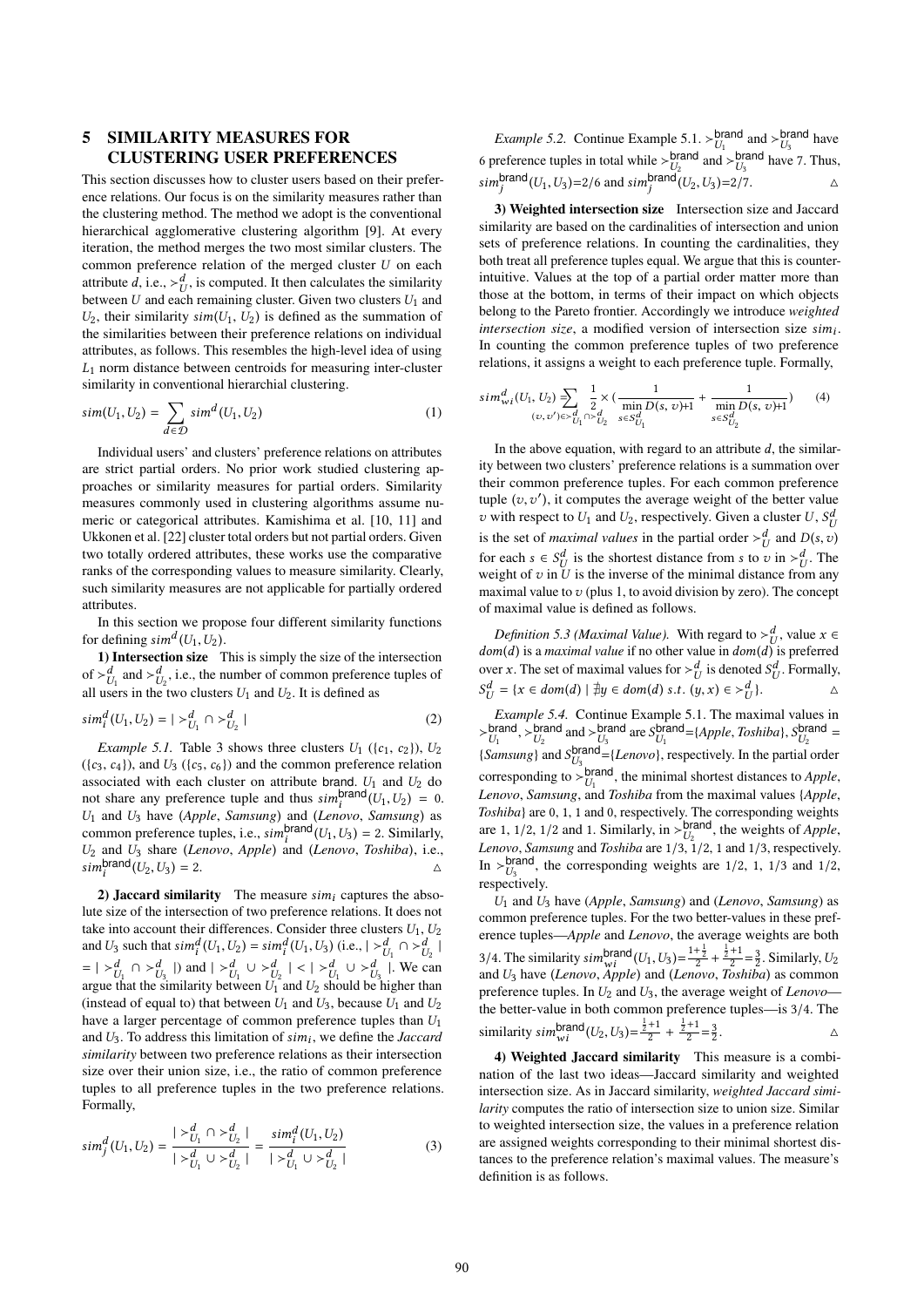$$
sim_{wj}^{d}(U_1, U_2) \sum_{(v, v') \in \times_{U_1}^{d} \cap \times_{U_2}^{d}} \frac{1}{2} \times (\frac{1}{\min_{v \in S_{U_1}^{d}} D(s, v) + 1} + \frac{1}{\min_{s \in S_{U_2}^{d}} D(s, v) + 1})
$$
\n
$$
\Big| \sum_{(v, v') \in \times_{U_1}^{d} \cup \times_{U_2}^{d}} \frac{1}{2} \times (\frac{1}{\min_{v \in S_{U_1}^{d}} D(s, v) + 1} + \frac{1}{\min_{s \in S_{U_2}^{d}} D(s, v) + 1})
$$
\n
$$
= sim_{wi}^{d}(U_1, U_2) / [\sin_{wi}^{d}(U_1, U_2) + \sum_{(v, v') \in \times_{U_1}^{d}} \frac{1}{\min_{s \in S_{U_1}^{d}} D(s, v) + 1}
$$
\n
$$
+ \sum_{(v, v') \in \times_{U_2}^{d}} \frac{1}{\min_{v \in S_{U_1}^{d}} D(s, v) + 1}] (5)
$$

*Example 5.5.* Continue Example 5.4. Now  $\sin \frac{\theta}{w}$  (*U*<sub>1</sub>, *U*<sub>3</sub>) =  $\frac{3}{(1+1)+(1+1)+\frac{3}{2}} = \frac{3}{11}$ , since  $> d$ <sub>*U*<sub>1</sub></sub>  $> d$ <sub>*U*<sub>3</sub></sub> = {(*Apple*, *Lenovo*), (*Toshiba*,  $\{Samsung\}$  and  $\succ^d_{U_3} \rightarrow \frac{d}{U_1} = \{(Lenovo, Apple), (Lenovo, Toshiba)\}.$  $U_3$   $U_1$  $\text{Similarly,} \, \text{sim}^{\text{brand}}_{\text{w}j}(U_2, U_3) = \frac{\frac{3}{2}}{(1+1+1)+(1+\frac{1}{2})+\frac{3}{2}} = \frac{3}{12}, \, \text{as} \, >_{U_2}^d \, - \, >_{U_3}^d$ <br>={(*Samsung, Lenovo*), (*Samsung, Apple*), (*Samsung, Toshiba*)} and  $>_{U_3}^d$  $>_{U_2}^d$ ={(*Lenovo*, *Samsung*), (*Apple*, *Samsung*)}. Note that<br>  $\sum_{i=1}^d$   $\sum_{i=1}^d$   $\sum_{i=1}^d$   $\sum_{i=1}^d$   $\sum_{i=1}^d$   $\sum_{i=1}^d$   $\sum_{i=1}^d$   $\sum_{i=1}^d$   $\sum_{i=1}^d$   $\sum_{i=1}^d$   $\sum_{i=1}^d$   $\sum_{i=$  $\lim_{w_j}^{\text{brand}}(U_1, U_3) > \sin_{w_j}^{\text{brand}}(U_2, U_3)$  although  $\lim_{w_i}^{\text{brand}}(U_1, U_3)$  $=sim_{wi}^{brand}(U_2,U_3).$ 

## 6 APPROXIMATE USER PREFERENCES

Two conflicting factors have crucial impacts on the effectiveness of FilterThenVerify. One is the size of the common preference relations. The other is the size of the clusters. Specifically, the more preference tuples a cluster's users share, the more objects can be filtered out and thus the less verifications need to be done for individual users. On the contrary, the more users a cluster contains, the more repeated comparisons are avoided for these individual users. There is a clear tradeoff between these two factors, since larger clusters (i.e., more users in each cluster) naturally leads to smaller common preference relations.

Our approach to this challenge is *approximation*. As discussed in Sec. 1, it suffices for many applications to approximately identify target users. In this section, we show that we can find such approximation through a relaxed notion of common preference tuple, namely *approximate common preference tuple*. For a set of users, it allows a preference tuple to be absent from a tolerably small subset. If a sizable subset of the users agree with the preference tuple, it is considered an approximate common preference tuple. This relaxation addresses the aforementioned concern, since more approximate common preferences lead to larger clusters.

### 6.1 Approximate Common Preference Tuples and Relations

Based on the aforementioned objective, we procedurally construct approximate common preference relations. Before we provide its formal definition, we explain the intuition, as follows. Given a cluster of users, the resulting approximate common preference relation always includes the common preference tuples. The remaining possible preference tuples are considered in descending order of their frequencies, since preference tuples with higher frequencies are shared by more users. A preference tuple is included into the approximate common preference relation only if its reverse tuple is not included. This guarantees asymmetry. Furthermore, when a preference tuple is included, the transitive closure of the updated approximate common preference relation is also included. This guarantees transitivity. Irreflexivity is guaranteed too since this procedure never considers preference tuples in the form of  $(x, x)$ . These altogether assure the constructed preference relation is a strict partial order. Given an append-only database of objects, a strict partial order ensures that preference query results are independent of the order by which objects are appended to the database. We denote the approximate common preference relation by  $\sum_{U}^{d}$ . It can be viewed as the preference of a virtual user (denoted  $\hat{U}$ ) on attribute d. Moreover, we denote the Pareto frontier of  $\hat{U}$  $\widehat{U}$ ) on attribute d. Moreover, we denote the Pareto frontier of O for  $\widehat{U}$  as  $\widehat{\mathcal{P}}_{U}$ .

*Definition 6.1 (Approximate Common Preference Tuple and Relation*). Given a set of users  $U \subseteq C$ , an attribute  $d \in \mathcal{D}$  of which  $|dom(d)|=m$ , consider  $A_{1...P_n^m}$  which is an ordered permutation of<br>all possible preference tuples  $f(x, y) \in dom(d) \times dom(d) + x + y$ all possible preference tuples  $\{(x,y) \in dom(d) \times dom(d) \mid x \neq y\}$ such that  $freq(A_i) \geq freq(A_{i+1})$  for  $i \in [1, P_2^m - 1]$ , in which  $freq(A_i)$  denotes the percentage of users in *II* whose prefer $freq(A_i)$  denotes the percentage of users in U whose prefer-<br>ence relations contain preference tuple 4. The approximate comence relations contain preference tuple <sup>A</sup>i . The *approximate common preference relation*  $\sum_{i=0}^{d}$  is defined as  $R_j$  in which j is the largest index  $i \in [1 \text{ P}^m]$  that satisfies the condition  $(|R_i| \le \theta_1)$ . largest index  $i \in [1, P_2^m]$  that satisfies the condition  $(|R_i| < \theta_1 \wedge$ <br>freq(A)  $> \theta_2$ )  $\vee$  freq(A) = 1 where  $R_i$  is defined as  $freq(A_i) > \theta_2$ )  $\vee freq(A_i) = 1$  where  $R_i$  is defined as

$$
R_i = \begin{cases} \{A_1\} & \text{if } i = 1\\ (R_{i-1} \cup \{A_i\})^+ & \text{if } R_{i-1} \cup \{A_i\} \text{ is a strict partial order} \\ R_{i-1} & \text{otherwise} \end{cases}
$$

and  $\theta_1$  and  $\theta_2$  are two given thresholds.  $\theta_1$  limits the size of the resulting  $\widehat{\succ}^d_U$  while  $\theta_2$  excludes infrequent preference tuples from  $\widehat{\succ}_{l}^{a}$  $U$ .

 $θ_1$  and  $θ_2$  regulate the size of  $\hat{≥}_U^d$ . A pair of large  $θ_1$  and small  $θ_2$ allows  $\hat{\Sigma}_{U}^{d}$  to include infrequent preference tuples. In such a case<br>the approximate common preference relation becomes ineffective the approximate common preference relation becomes ineffective, since Procedure updateParetoFrontierU in Alg.2 may retain a large number of candidates that must be verified for each  $c \in U$ . On the other hand, a pair of small  $\theta_1$  and large  $\theta_2$  may limit  $\sum_{k=1}^{n} \theta_k$  to consist a small  $\theta_1$ to contain only  $\succ_U^d$ , in which case the concern regarding small common preference relation remains.

As Def. 6.1 itself is procedural, it naturally corresponds to a greedy algorithm for constructing approximate preference relation  $\hat{\succ}^d_U$ . The pseudo code GetApproxPreferenceTuples is in Alg. 3.<br>First, all the common preference tuples are included (I ines 2. First, all the common preference tuples are included (Lines 2- 3). After that, preference tuples are considered in the order of frequency, as long as the two thresholds are satisfied (Line 4). For each preference tuple in consideration, if it together with all chosen tuples hitherto do not violate the properties of a strict partial order, their transitive closure is included into the approximate preference relation (Lines 6-7).

*Example 6.2.* We use Figure 1 to explain the execution of GetApproxPreferenceTuples. Figure 1a depicts three users' preference relations on brand. Suppose together these three users form a cluster. Assume  $\theta_1 = 7$  and  $\theta_2 = 60\%$ .

Table 4 shows the frequencies of all possible preference tuples after sorting. For instance, since all users prefer *Apple* to *Toshiba*, the corresponding frequency is <sup>3</sup>/3; the frequency of (*Apple*, *Samsung*) is <sup>2</sup>/<sup>3</sup> as two of these three users prefer *Apple* to *Samsung*. At first GetApproxPreferenceTuples includes the common preference tuple (*Apple*, *Toshiba*) into  $\hat{\zeta}_U^d$ . It then includes (*Apple* Samsuno) (*Lenovo Toshiba*) and (*Toshiba Samsuno*) (*Apple*, *Samsung*), (*Lenovo*, *Toshiba*), and (*Toshiba*, *Samsung*) as approximate preference tuples too. Furthermore, upon the addition of (*Toshiba*, *Samsung*), GetApproxPreferenceTuples includes (*Lenovo*, *Samsung*) as well since (*Lenovo*, *Toshiba*) and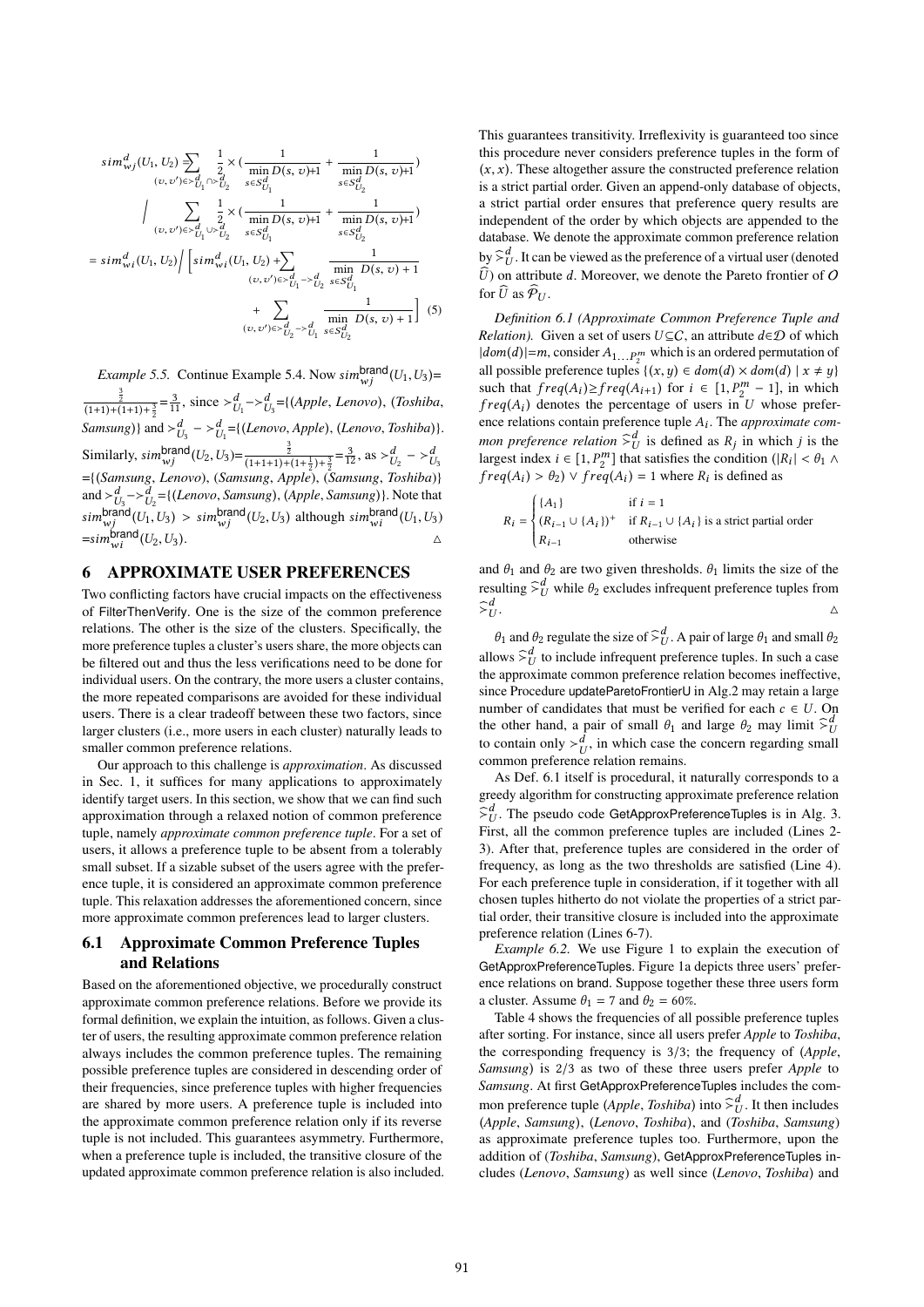

|                                                 | <b>Input:</b> $A_i$ : ordered permutation of all possible preference tuples,                                                                                                                                                                                                                                                                                                                                  |
|-------------------------------------------------|---------------------------------------------------------------------------------------------------------------------------------------------------------------------------------------------------------------------------------------------------------------------------------------------------------------------------------------------------------------------------------------------------------------|
|                                                 | defined on $dom(d)$ , in descending order of their frequencies                                                                                                                                                                                                                                                                                                                                                |
|                                                 | among users U, $\theta_1$ and $\theta_2$ : thresholds                                                                                                                                                                                                                                                                                                                                                         |
|                                                 | <b>Output:</b> $\hat{\succ}^d_{II}$ : approximate common preference relation of U on                                                                                                                                                                                                                                                                                                                          |
|                                                 | attribute d                                                                                                                                                                                                                                                                                                                                                                                                   |
|                                                 | 1 for $i = 1$ to $P_2^{ dom(d) }$ do                                                                                                                                                                                                                                                                                                                                                                          |
| $\overline{2}$                                  | if $freq(A_i) = 1$ then                                                                                                                                                                                                                                                                                                                                                                                       |
|                                                 | $\begin{array}{ccc} 3 &   &  \hat{\times}^d_U \leftarrow \hat{\times}^d_U \cup \{A_i\}; \text{continue}; \end{array}$                                                                                                                                                                                                                                                                                         |
| $\left  \begin{array}{c} 4 \end{array} \right $ | if $ \hat{\succ}^d_{II}  \geq \theta_1$ or $freq(A_i) \leq \theta_2$ then                                                                                                                                                                                                                                                                                                                                     |
| $\overline{5}$                                  | break:                                                                                                                                                                                                                                                                                                                                                                                                        |
| $6 \mid$                                        | <b>if</b> $(\sum_{i=1}^{d} \cup \{A_i\})$ is a strict partial order then                                                                                                                                                                                                                                                                                                                                      |
|                                                 | $\overline{a}$ $\begin{array}{ccc} \vdots & \vdots \\ \n\end{array}$ $\begin{array}{ccc} & \vdots \\ \n\end{array}$ $\begin{array}{ccc} & \vdots \\ \n\end{array}$ $\begin{array}{ccc} & \vdots \\ \n\end{array}$ $\begin{array}{ccc} & \vdots \\ \n\end{array}$ $\begin{array}{ccc} & \vdots \\ \n\end{array}$ $\begin{array}{ccc} & \vdots \\ \n\end{array}$ $\begin{array}{ccc} & \vdots \\ \n\end{array}$ |
|                                                 |                                                                                                                                                                                                                                                                                                                                                                                                               |

s return  $\widehat{\succ}^d_U$ ;



Figure 1: Execution of **GetApproxPreferenceTuples**. a) Input: the preferences of 3 users w.r.t. **brand**. b) The sequence of included approximate preference tuples. c) Output: the final Hasse diagram representation of the partial order.

| $(A, T)$ $(A, S)$ $(C, T)$ $(T, S)$ $(S, L)$ $(A, L)$ $(C, S)$ $(T, L)$ $(S, T)$ $(C, A)$ $(T, A)$ $(S, A)$ |  |  |  |  |  |  |
|-------------------------------------------------------------------------------------------------------------|--|--|--|--|--|--|
|                                                                                                             |  |  |  |  |  |  |

Table 4: All possible preference tuples in order of frequency. (*A*, *L*, *S* and *T* stand for *Apple*, *Lenovo*, *Samsung* and *Toshiba*.)

(*Toshiba*, *Samsung*) transitively induce it. The algorithm then considers (*Samsung*, *Lenovo*), which is disqualified since its reverse tuple (*Lenovo*, *Samsung*) is already included. Otherwise the tuples will not form a strict partial order. The algorithm stops at (*Apple*, *Lenovo*) because its frequency is below the threshold 60%. Fig.1b illustrates the sequence of the included tuples and Fig.1c depicts the output approximate preference relation in the form of a Hasse diagram.  $\triangle$ 

## 6.2 False Positives and False Negatives due to Approximation

FilterThenVerify (Alg.2) is extended to use approximate preference tuples and thus we rename it FilterThenVerifyApprox. The algorithm itself remains the same. Procedure updateParetoFrontierU maintains  $\hat{\mathcal{P}}_{U}$  as the candidate Pareto frontier. The algorithm eventually returns  $\widehat{\mathcal{P}}_c$  for each user  $c \in U$ , in which  $\widehat{\mathcal{P}}_c = \{o \in$  $\hat{\mathcal{P}}_U$   $|\nexists o' \in \hat{\mathcal{P}}_U$  s.t.  $o' >_c o$ , i.e.,  $\hat{\mathcal{P}}_U \supseteq \hat{\mathcal{P}}_c$ . Thus,  $\hat{C}_o = \{c \in \hat{\mathcal{P}}_v \mid W_0 \text{ and the example below to explain its covariant}.$  $C|o \in \hat{\mathcal{P}}_c$ . We use the example below to explain its execution over approximate preference relations.



| Set                       | Area Covered                    |  |
|---------------------------|---------------------------------|--|
| Ω                         | I,II,III,IV,V,VI                |  |
| $\mathcal{P}_U$           | II,III,IV,V,VI                  |  |
| $\widehat{\mathcal{P}}_U$ | <b>IV.V.VI</b>                  |  |
| $P_c$                     | III,IV                          |  |
| $\widehat{\mathcal{P}}_c$ | IV.V                            |  |
|                           | Table 5: Areas covered by $O$ , |  |

Figure 2: Venn diagram depicting O,  $\mathcal{P}_{U}$ ,  $\widehat{\mathcal{P}}_{U}$ ,  $\mathcal{P}_{C}$  and  $\widehat{\mathcal{P}}_{C}$ .

 $\mathcal{P}_U, \widehat{\mathcal{P}}_U, \mathcal{P}_c$  and  $\widehat{\mathcal{P}}_c$  in Fig.2.

|                                     |                            | Exact           |                            |  |  |  |  |  |  |  |  |
|-------------------------------------|----------------------------|-----------------|----------------------------|--|--|--|--|--|--|--|--|
|                                     |                            | Pareto frontier | <b>Non Pareto frontier</b> |  |  |  |  |  |  |  |  |
| Approx.                             | <b>Pareto frontier</b>     |                 |                            |  |  |  |  |  |  |  |  |
|                                     | <b>Non Pareto frontier</b> |                 | I.II.VI                    |  |  |  |  |  |  |  |  |
| Table 6: Confusion matrix w.r.t. c. |                            |                 |                            |  |  |  |  |  |  |  |  |

*Example 6.3.* Reconsider Example 4.8, but use the approximate preference relations associated with virtual user  $\hat{U}$  in Table 2. Upon the arrival of  $o_{15}$ , it is compared with the elements in  $\widehat{\mathcal{P}}_{U} = \{o_2, o_7\}$ .  $\widehat{\mathcal{P}}_{U}$  becomes  $\{o_2, o_{15}\}$  since  $o_{15}$  dominates  $o_7$ .  $\widehat{\sigma}_{\sigma_2}$  is then also removed from  $\widehat{\mathcal{P}}_{c_2}$ ,  $\sigma_{15}$  is further compared with  $\widehat{\mathcal{P}}_{c_1} = \{o_2\}$  and  $\widehat{\mathcal{P}}_{c_2} = \{o_2\}$ , which does not lead to any further change. Overall,  $\widehat{C}_{o_{15}} = \{c_2\}$ . The target users using approximate preference relations remain identical to the exact ones, i.e., no loss of accuracy in this case.  $\triangle$ 

The rest of this section focuses on the accuracy of FilterThen-VerifyApprox. It produces *false positives* if there exists such an o that  $o \in \widehat{\mathcal{P}}_c$  but  $o \notin \mathcal{P}_c$ . It produces *false negatives* if there exists such an o that  $o \notin \widehat{\mathcal{P}}_c$  but  $o \in \mathcal{P}_c$ . Below we present Theorems 6.5 and 6.7 to analyze how  $\widehat{\mathcal{P}}_{U}$  and  $\widehat{\mathcal{P}}_{C}$  relate to  $\mathcal{P}_{U}$  and  $\mathcal{P}_{C}$ .

LEMMA 6.4. *Given a set of users U and an attribute d, the common preference relation*  $>^d_U$  *and an approximate common preference relation*  $\hat{>}_U^d$  *satisfy the following properties:*<br>
1) The approximate preference tuples are a super

*1) The approximate preference tuples are a superset of the common preference tuples, i.e.,*  $\mathcal{F}_U^d \supseteq \mathcal{F}_U^d$ .<br>2) If any preference tuple along with i

U *2) If any preference tuple along with its reverse tuple do not belong to the approximate common preference relation, neither of them belongs to the common preference relation either, i.e.,*  $(x, y) \notin \bigotimes_{U}^{d} \wedge (y, x) \notin \bigotimes_{U}^{d} \Rightarrow (x, y) \notin \bigsetminus_{U}^{d} \wedge (y, x) \notin \bigsetminus_{U}^{d}$ *.* △

<sup>T</sup>HEOREM 6.5. *Given objects* <sup>O</sup> *and users* U *, the Pareto frontier with regard to approximate common preference relations is a subset of the Pareto frontier with regard to common preference relations, i.e.,*  $\widehat{\mathcal{P}}_{U} \subseteq \mathcal{P}_{U}$ .

*Proof:* We prove by contradiction. Suppose  $\widehat{\mathcal{P}}_U \nsubseteq \mathcal{P}_U$ , which would mean there exists  $o \in O$  such that  $o \in \hat{\mathcal{P}}_U$  and  $o \notin \mathcal{P}_U$ . That leads to the existence of an o' such that  $o' > U$  o and  $o' \neq \widehat{U}$  o. However,  $o' >_U o$  implies  $o' >_{\widehat{U}} o$  because  $\widehat{S}_U^U \supseteq S_U^d$  for every a *d* common 6.4). Therefore, the existence of *o'* is impossible. This (Lemma 6.4). Therefore, the existence of o' is impossible. This contradiction proves that  $\mathcal{P}_U \subseteq \mathcal{P}_U$ .

LEMMA 6.6. Given any set of users U, for all user 
$$
c \in U
$$
,  
 $\widehat{P}_U \supseteq \widehat{P}_c$ .

THEOREM 6.7. *Given any set of users U, for all user*  $c \in U$ ,  $\widehat{\mathcal{P}}_U \cap \mathcal{P}_c \subseteq \widehat{\mathcal{P}}_c$ .

*Proof:* We prove by contradiction. Suppose  $\hat{\mathcal{P}}_U \cap \mathcal{P}_c \nsubseteq \hat{\mathcal{P}}_c$ , which would mean there exists  $o \in O$  such that  $o \in \hat{\mathcal{P}}_U \cap \mathcal{P}_c$ and  $o \notin \widehat{P}_c$ .  $o \notin \widehat{P}_c$  implies the existence of an  $o' \in O$  such that  $o' \in \widehat{P}_c$  and  $o' \in \widehat{P}_c$  and  $o' \in \widehat{P}_c$  and  $o' \in \widehat{P}_c$  and  $o' \in \widehat{P}_c$  $o' \in \hat{\mathcal{P}}_c$  and  $o' >_c o$  (since  $o \in \hat{\mathcal{P}}_U \cap \mathcal{P}_c$  and thus  $o \in \hat{\mathcal{P}}_U$  which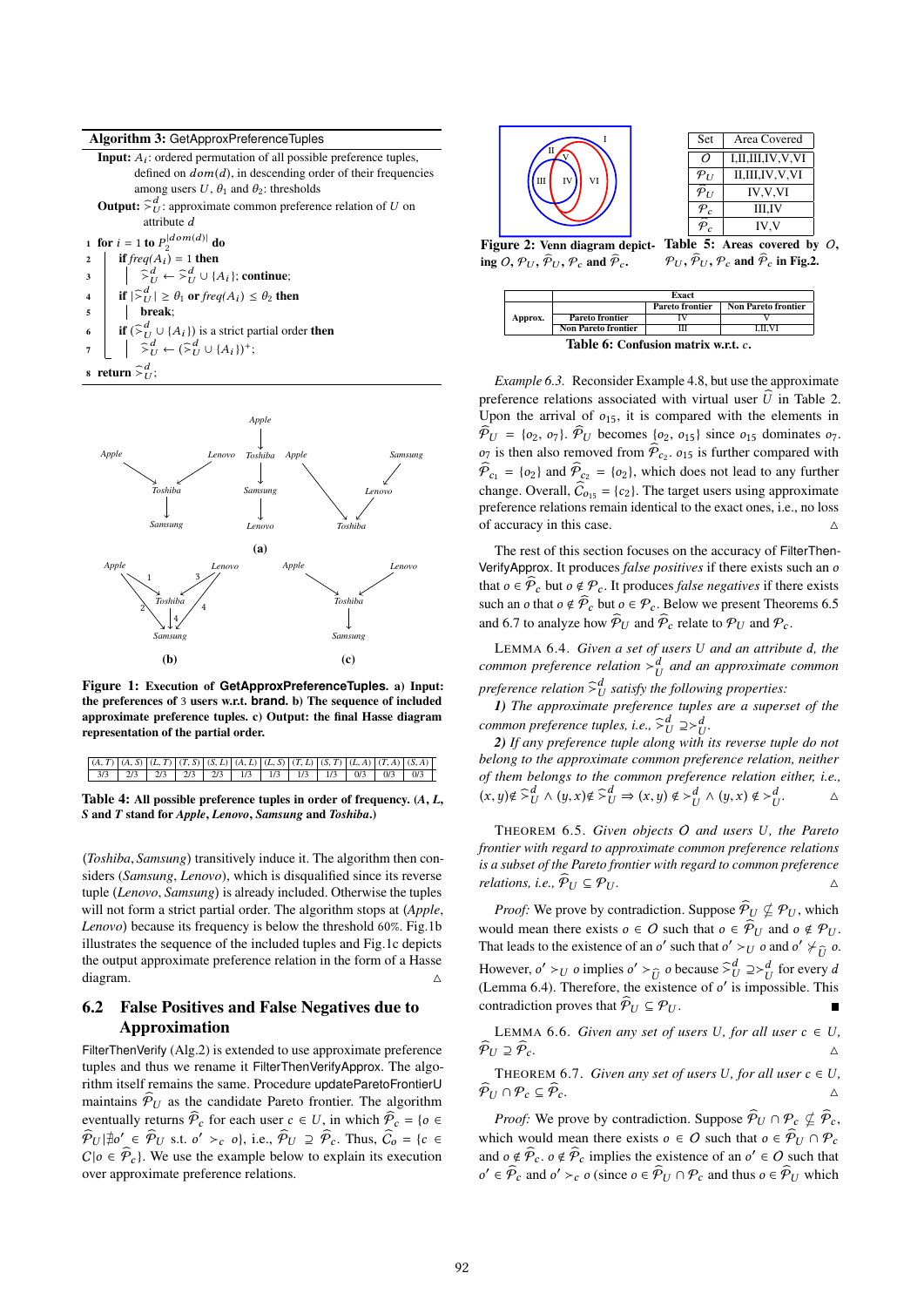means  $o' \neq_{\widehat{U}} o$ ). Since  $o' >_{c} o$ ,  $o \notin \mathcal{P}_{c}$  (Def. 3.3) and thus  $o \notin \widehat{\mathcal{P}}_{c} \cap \mathcal{P}_{c}$ . In other words, the existence of  $o'$  is impossible. This  $\hat{\mathcal{P}}_U \cap \mathcal{P}_c$ . In other words, the existence of o' is impossible. This contradiction proves that  $\widehat{\mathcal{P}}_U \cap \mathcal{P}_c \subseteq \widehat{\mathcal{P}}_c$ .

Consider a cluster U and a user  $c \in U$ . The Venn diagram in Fig. 2 shows the effect of approximation through depicting O (rectangle),  $P_U$  (outer blue circle),  $\hat{P}_U$  (outer red ellipse),  $P_c$ (inner blue circle), and  $\hat{\mathcal{P}}_c$  (inner red ellipse). Besides, Table 5 elaborates the area covered by these sets while Table 6 shows the confusion matrix for c. Note that using approximate common preference relations results in false negatives (III). Mistakenly declaring III as not Pareto-optimal further allows false positives (V) to sneak in.

With these notations in place, we are ready to quantify the accuracy of FilterThenVerifyApprox using standard evaluation measures in information retrieval. Specifically, *precision* is the fraction of objects found by FilterThenVerifyApprox that are truly Paretooptimal, i.e.,  $\frac{\sum_{c \in C} \hat{P}_c \cap P_c}{\sum_{c \in C} \hat{P}_c}$ . *Recall* is the fraction of Pareto-optimal objects that are correctly found by EilterTheoVerifyApprox i.e. objects that are correctly found by FilterThenVerifyApprox, i.e.,  $\frac{\sum_{c \in C} \hat{\mathcal{P}}_c \cap \mathcal{P}_c}{\sum_{c \in C} \mathcal{P}_c}$ . With regard to a specific user c, the algorithm's precision, recall and accuracy can be represented using the areas in Fig. 2, as follows.

$$
precision = \frac{|\text{IV}|}{|\text{IV} \cup \text{V}|}
$$
 (6)

$$
recall = \frac{|\text{IV}|}{|\text{III} \cup \text{IV}|}
$$
 (7)

$$
accuracy = \frac{|I \cup II \cup IV \cup VI|}{|I \cup II \cup III \cup IV \cup V \cup VI|}
$$
 (8)

### 6.3 Similarity Functions

To make the clustering solution in Sec. 5 compatible with approximate preference relations, we extend the similarity measures, using ideas inspired by the Jaccard similarity for non-negative multidimensional real vectors [4].

1) Jaccard Similarity Consider an attribute d with  $|dom(d)| =$ m. For each cluster U, construct a vector  $U = (U(1), U(2), \ldots,$  $U(P_2^m)$ ). For  $i \in [1, P_2^m]$ ,  $U(i)$  represents the frequency of  $A_i$ <br>(Definition 6.1) in *U*. Given two clusters *U* and *V*, their *Iccours* (Definition 6.1) in U . Given two clusters U and V , their *Jaccard similarity* on attribute d is

$$
sim_j^d(U, V) = \frac{\sum_i \min(U(i), V(i))}{\sum_i \max(U(i), V(i))}
$$
\n(9)

*Example 6.8.* Consider  $U_1$  and  $U_3$  in Table 3. Suppose  $A(i)$ for i <sup>∈</sup> [1, P m 2 ] are ((*Apple*, *Lenovo*), (*Apple*, *Samsumg*), (*Apple*, *Toshiba*), (*Lenovo*, *Apple*), (*Lenovo*, *Samsung*), (*Lenovo*, *Toshiba*), (*Toshiba*, *Apple*), (*Toshiba*, *Lenovo*), (*Toshiba*, *Samsung*), (*Samsung*, *Apple*), (*Samsung*, *Lenovo*), (*Samsung*, *Toshiba*)). The two vectors are  $U_1 = (2/2, 2/2, 0/2, 0/2, 2/2, 0/2, 0/2, 1/2, 2/2, 0/2,$  $0/2$ ,  $0/2$ ) and  $U_3 = (0/2, 2/2, 1/2, 2/2, 2/2, 2/2, 0/2, 0/2, 1/2, 0/2,$  $0/2$ ,  $0/2$ ). For instance,  $U_1$  has  $1/2$  on the  $8<sup>th</sup>$ -dimension since<br>only one of the two users' preference relations contains (Toshiba only one of the two users' preference relations contains (*Toshiba*, *Lenovo*). Hence,  $\text{sim}_j^{\text{brand}}(U_1, U_3) = 0.36$ .

2) Weighted Jaccard Similarity This measure, denoted as  $\sin^d_{\psi j}$ , extends the namesake measure in Sec. 5 with the idea<br>above Its definition is the same as Eq. 9 except that a value  $U(i)$ above. Its definition is the same as Eq. 9 except that a value  $U(i)$ in a vector represents the frequency of  $A_i$  in U that takes into<br>consideration the weights explained in Sec. 5. Consider 4: as the consideration the weights explained in Sec. 5. Consider  $A_i$  as the preference tuple  $(A_i(x), A_i(y))$ . This similarity measure is defined<br>as follows as follows.

j

$$
sim_{wj}^{d}(U, V) = \sum_{i} (\min(\frac{1}{|U|} \times \sum_{c \in U} \frac{1}{\min_{s \in S_{c}^{d}} D(s, A_{i}(x)) + 1},
$$

$$
\frac{1}{|V|} \times \sum_{c \in V} \frac{1}{\min_{s \in S_{c}^{d}} D(s, A_{i}(x)) + 1})
$$

$$
\Big| \sum_{i} (\max(\frac{1}{|U|} \times \sum_{c \in U} \frac{1}{\min_{s \in S_{c}^{d}} D(s, A_{i}(x)) + 1},
$$

$$
\frac{1}{|V|} \times \sum_{c \in V} \frac{1}{\min_{s \in S_{c}^{d}} D(s, A_{i}(x)) + 1})
$$
(10)

*Example 6.9.* In Table 3, in the partial order depicting  $\gt_{c_6}^{brand}$ , the distance to *Apple* from the maximal value *Lenovo* is 1, i.e., the weight of *Apple* is <sup>1</sup>/2. Since only one of the two users in <sup>U</sup><sup>3</sup> has (*Apple*, *Toshiba*) in their preference relation,  $U_3$  has  $\frac{\frac{1}{2}+0}{2}$  $\frac{18}{2}$  = 1 4 on the 3 r d -dimension. In this way, we get <sup>U</sup><sup>1</sup> <sup>=</sup> (2/2, <sup>2</sup>/2,  $0/2$ ,  $0/2$ ,  $1/2$ ,  $0/2$ ,  $0/2$ ,  $1/2$ ,  $2/2$ ,  $0/2$ ,  $0/2$ ,  $0/2$ ) and  $U_3 = (0/2, 1/2)$ 1/2, 1/4, 2/2, 2/2, 2/2, 0/2, 0/2, 1/4, 0/2, 0/2, 0/2). Therefore,<br>simplarity  $(I_1, I_2) = 0.19$ .  $\sum_{j} \text{sim}^{\text{brand}}(U_1, U_3) = 0.19.$ 

#### 7 ALIVE OBJECT DISSEMINATION

In Sec. 1, we discussed motivating applications such as social network content dissemination, news delivery and product recommendation. The significance of a particular social network content (e.g. a post in Facebook) or a piece of news diminishes eventually. Similarly, in any inventory, products are consumed and perishable products expire over time. In other words, objects can have limited lifetime. Thus, upon the arrival of a new object, it needs to compete only with the alive objects. To meet this requirement, we extend our problem as continuous monitoring of Pareto frontiers over *alive objects* for many users and formalize it as finding Pareto frontiers over *sliding window*.

Suppose  $O = \{o_1, o_2, \ldots, o_N\}$  is a stream of objects, in which the subscript of each object is its timestamp. We consider a sliding window as a sequence of W recent objects. Upon the arrival of an incoming object  $o_{in}$ , an object  $o_{out}$  expires if in –  $out = W$ . Specifically, the sliding window contains objects whose timestamps are in (out, in], i.e., an object  $o_i \in O$  is alive during (*out, in*] if  $i \in (out, in]$ . Given the concept of sliding window, we extend the definition of Pareto frontier in Def. 3.3 and the problem statement in Sec. 3.

*Definition 7.1 (Pareto Frontier).* An alive object o is Paretooptimal with respect to c, if no other alive object dominates it.  $P_c$  $= \{o_i \in O | \nexists o_j \in O \text{ s.t. } o_j >_c o_i \land i, j \in (out, in] \}.$  The target users of  $o_i$  in is  $C_{\alpha_i} = \{c \in C | o_i \in \mathcal{P}_c \}$  (Def. 3.4). of  $o_{in}$  is  $C_{o_{in}} = \{c \in C | o_{in} \in \mathcal{P}_c\}$  (Def. 3.4).

Problem Statement The problem of continuous monitoring of Pareto frontiers over sliding window is, given a set of users C, their preference relations on attributes  $D$ , and a stream of objects O with the incoming object  $o_{in}$  as well as the outgoing object  $o_{out}$ , find  $C_{o_{in}}$ —the target users of  $o_{in}$ .

Algorithms **BaselineSW** and **FilterThenVerifySW** We extend Baseline and FilterThenVerify to BaselineSW and FilterThen-VerifySW, respectively, to accommodate sliding window. We note that no prior work studied Pareto frontier maintenance with regard to strict partial orders over sliding window. [15, 16, 21] studied skyline maintenance over sliding window, assuming numeric attributes. [18] considered total orders (with ties) on categorical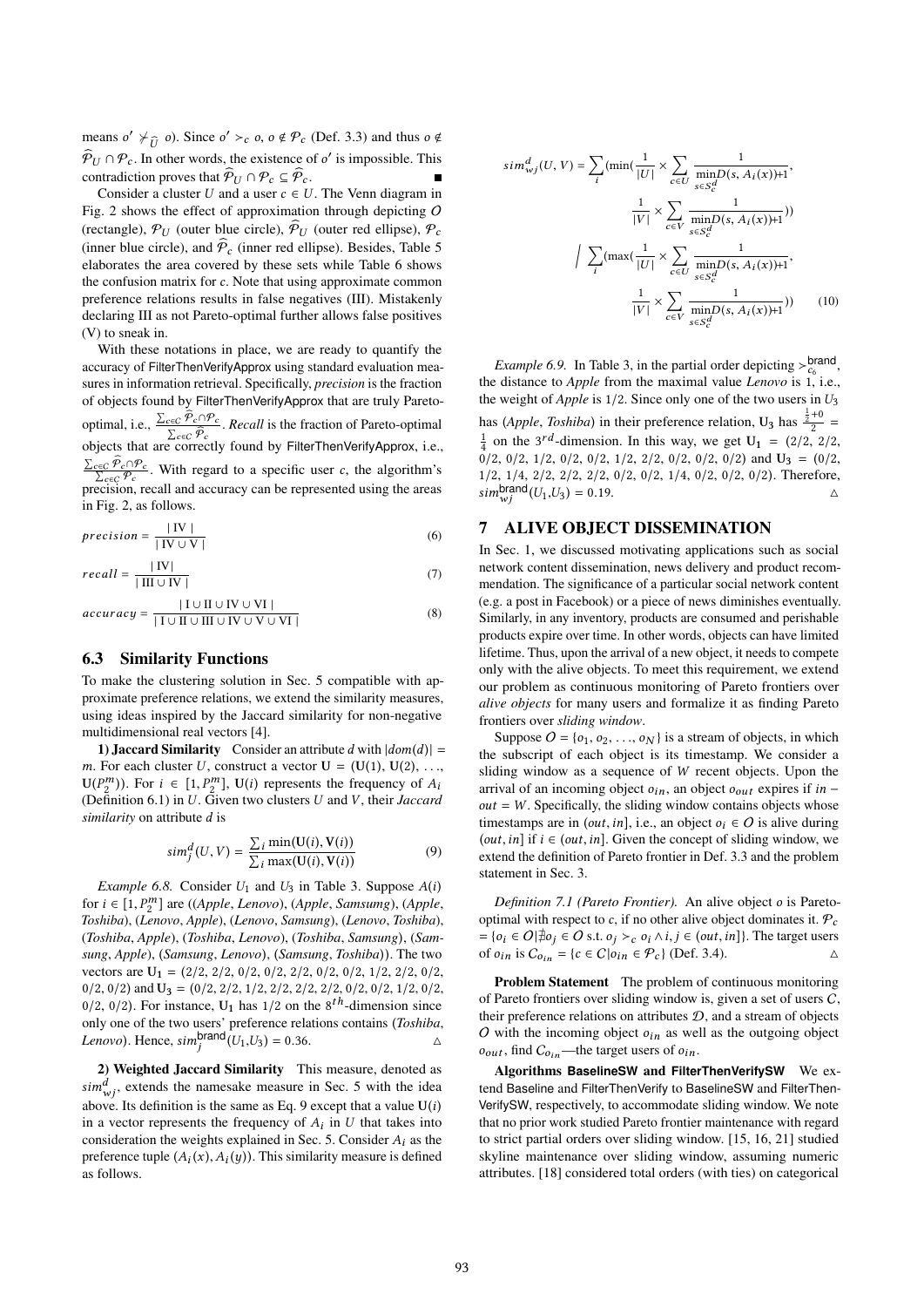attributes instead of general partial orders. There is no clear way to extend these works for partially ordered attributes.

Due to space limitations, we leave the detailed pseudo codes and descriptions of BaselineSW and FilterThenVerifySW to the extended version of this paper [20]. Below we highlight the key concepts that dictate the design of these algorithms.

Under the constraint of having a sliding window, an object can be excluded from Pareto frontier forever if it is dominated by any succeeding object. This observation is formalized as Theorem 7.2.

THEOREM 7.2. *Consider a user*  $c \in C$  *and two objects*  $o_i, o_j \in$ <br>such that  $o_i \leq c_i$  and  $i \leq i$  **After the arrival of**  $o_j$   $\infty$  can *O* such that  $o_i \lt c_j$  *o<sub>j</sub>* and *i* < *j. After the arrival of*  $o_j$ *,*  $o_i$  *can never be nort of*  $\Omega$  *in its remaining lifetime never be part of*  $P_c$  *in its remaining lifetime.* 

*Proof:* Since  $i < j$ ,  $o_i$  expires before  $o_j$  and the sliding window always includes  $o_j$  if it includes  $o$ . Since  $o_j$  dominates  $o_i$ ,  $o_i$  will never get into  $\mathcal{P}_i$  after the arrival of  $o_i$ . never get into  $P_c$  after the arrival of  $o_j$ .<br>By Theorem 7.2, we extend our algor

By Theorem 7.2, we extend our algorithms to maintain a *Pareto frontier buffer* which stores at most W recent objects that are not dominated by any succeeding object. Clearly,  $o_{in}$  is part of the Pareto frontier buffer.

*Definition 7.3 (Pareto Frontier Buffer).* With regard to user c and the sliding window  $(out, in]$ , an alive object  $o$  belongs to the Pareto frontier buffer if it is not dominated by any succeeding object. The Pareto frontier buffer is  $\mathcal{P}B_c = \{o_i \in O | \nexists o_j \in$ O s.t.  $o_i >_c o_i \wedge i, j \in (out, in] \wedge i < j$ . By definition,  $\mathcal{PB}_c \supseteq \mathcal{P}_c$  $(Def. 7.1).$ 

THEOREM 7.4. *Given a set of users* U, for all  $c \in U$ , *i*)  $\mathcal{P}B_U \supseteq \mathcal{P}_U$  and ii)  $\mathcal{P}B_U \supseteq \mathcal{P}_c$ .

*Proof:* i) Together Def. 7.1 and 7.3 imply that  $\mathcal{P}_{U} \supseteq \mathcal{P}_{U}$ .

ii) We prove by contradiction. Suppose that there exists  $c \in U$ such that  $\mathcal{P}B_U \nsubseteq \mathcal{P}B_c$ , which would mean there exists  $o \in O$ such that  $o \in \mathcal{P}B_c$  and  $o \notin \mathcal{P}B_U$ . That implies the existence of an  $\succ_U$  o implies o'  $\succ_C$  o. Therefore, the existence of o' is impossible.<br>In conclusion  $\mathcal{P}_{\mathcal{B}}^{\mathcal{B}}$  or  $\ell \in \mathcal{O}$  such that  $o' >_U o$  and  $o' \neq_c o$ . However, by Def. 4.1, o' In conclusion,  $\mathcal{P}_{U} \supseteq \mathcal{P}_{C}$ .

Note that, BaselineSW needs to maintain an exclusive Pareto frontier buffer for each user ( $\mathcal{P}B_c$ ) while a Pareto frontier buffer per cluster ( $\mathcal{P}B_U$ ) is sufficient for FilterThenVerifySW.

## 8 EXPERIMENTS

#### 8.1 Experiment Setup

The algorithms were implemented in Java. The maximal heap size of Java Virtual Machine (JVM) was set to 16 GB. The experiments were conducted on a computer with <sup>2</sup>.<sup>0</sup> GHz Quad Core 2 Duo Xeon CPU running Ubontu 8.10.

Datasets Currently there exists no publicly available dataset that captures real users' preferences in partial orders. We thus simulated such partial orders using two real datasets of users' preferences.

*Movie Dataset* We joined the Netflix dataset (netflixprize.com) with data from IMDB (imdb.com). The Netflix dataset contains the ratings (ranging from 0 to 5) given by users to movies. From IMDB we fetched the movies' attribute values, including actors, directors, genres, and writers. In this way, we found the attributes of <sup>12</sup>, <sup>749</sup> Netflix movies. The goal is to, for each particular movie, identify users who may like it according to their preferences on those attributes. The mapping from our problem formulation to this dataset is the following: (i)  $O$  is the set of 12,749 movies. (ii)  $C$  is the set of users. It includes the 1,000 most active users based on how many movies they have rated. (iii)  $\mathcal{D} = \{ \text{actor}, \}$  director, genre, writer}. (iv) Given the lack of user preference data, for each attribute, the partial order corresponding to a user's preferences is simulated as follows. For two attribute values, the user's preference is based on the *average rating* and the *count* of movies satisfying these attribute values. More specifically, consider a user c who has rated m movies featuring actor a.<br>Suppose the ratings of these movies are  $r_1, r_2, \ldots, r_m$ . Given Suppose the ratings of these movies are  $r_1, r_2, \ldots, r_m$ . Given c and a, the average rating is  $R_a = \frac{\sum_i r_i}{m}$  and the count is  $M_a = m$ .<br>Consider another actor b. If  $(R_a > R_b \wedge M_a > M_b) \vee (R_a > R_b$ Consider another actor b. If  $(R_a > R_b \land M_a \ge M_b) \lor (R_a \ge R_b \land M_a > M_b)$  then  $(a, b) \in \text{c}^{2}$  actor Intuitively if user c watches  $\wedge M_a > M_b$ ), then  $(a, b) \in \gtrsim_c^{\text{actor}}$ . Intuitively, if user c watches more movies featuring a than b and gives them higher ratings, our more movies featuring a than b and gives them higher ratings, our simulation assumes the user prefers a to b simulation assumes the user prefers *a* to *b*.

*Publication Dataset* We collected from the ACM Digital Library (dl.acm.org) <sup>17</sup>, <sup>598</sup> publications and their attributes, including affiliations, authors, conferences and topic keywords. The users are the authors themselves. The goal is to notify them about newly published articles. The recommendations are based on the users' preference relations on the attributes. The mapping from our problem formulation to this dataset is the following: (i)  $\overline{O}$  is the set of papers. (ii)  $\overline{C}$  is the set of authors. It includes the <sup>1</sup>, <sup>000</sup> most prolific authors based on how many publications they have, similar to the <sup>1</sup>, <sup>000</sup> most active users in the movie dataset. (iii)  $\mathcal{D} = \{$  affiliation, author, conference, keyword $\}$ . The domain of attribute author is the same  $1,000$  authors in  $C$ . (iv) Given a user, the partial order on each attribute is simulated based on their preferences on the attribute values. The preference between two values on affiliation (and similarly author) is based on the *number of collaborations* between the user and the affiliation/author and the *number of citations*. For conference and keyword, the preference between two values is based on *number of publications* and *number of citations*. More specifically, consider a user  $c$  and an affiliation (or similarly another author)  $a$ . Suppose c has  $p_a$  collaborations with a and has cited articles from a  $q_a$ times. If  $(p_a > p_b \land q_a \ge q_b) \lor (p_a \ge p_b \land q_a > q_b)$ , then<br>(a, b)  $\subset$  affiliation (or (a, b)  $\subset$  author). With regard to a conference  $(a, b) \in \succ_c^{\text{affiliation}}$  (or  $(a, b) \in \succ_c^{\text{author}}$ ). With regard to a conference<br>(keyword) x, suppose c has x, publications associated with x and (keyword) x, suppose c has  $r_x$  publications associated with x and<br>has cited publications associated with x s, times If  $(r \rightarrow r \land r)$ has cited publications associated with x s<sub>x</sub> times. If  $(r_x > r_y \land$  $s_x \geq s_y$ )  $\vee$   $(r_x \geq r_y \land s_x > s_y)$ , then  $(x, y) \in >c^{\text{conference}}$  (or  $(x, y) \in >_c^{\text{keyword}}$ ).

# 8.2 **Baseline**, **FilterThenVerify**, and **FilterThenVerifyApprox**

We conducted experiments to compare the performance of Baseline, FilterThenVerify and FilterThenVerifyApprox. For FilterThen-Verify (resp. FilterThenVerifyApprox), users are clustered by the conventional hierarchical agglomerative clustering algorithm [9] using the similarity functions in Sec. 5 (resp. Sec. 6.3) and, for each cluster, it extracts the common preference relation (resp. approximate common preference relation). The experiments use three parameters which are number of objects  $(|O|)$ , number of attributes  $(d)$ , and branch cut  $(h)$ . In hierarchical clustering, the *branch cut* h is a threshold that controls the number of clusters by governing the minimum pairwise similarity that two clusters must satisfy in order to be merged into one cluster. The sequential order of merging clusters is depicted as a tree called *dendrogram*. The branch cut thus controls where to cut the dendrogram. In Example 5.5, the set of clusters are  $\{\{c_1, c_2, c_5, c_6\}, \{c_3, c_4\}\}\$ for  $h \in (0, \frac{3}{11}]$ . This is because  $sim(U_4, U_2)=0$  where  $U_2 = \{c_3, c_4\}$  and  $U_4$  is the cluster composed of  $c_4$ ,  $c_5$  and  $c_6$  $U_4$  is the cluster composed of  $c_1$ ,  $c_2$ ,  $c_5$ , and  $c_6$ .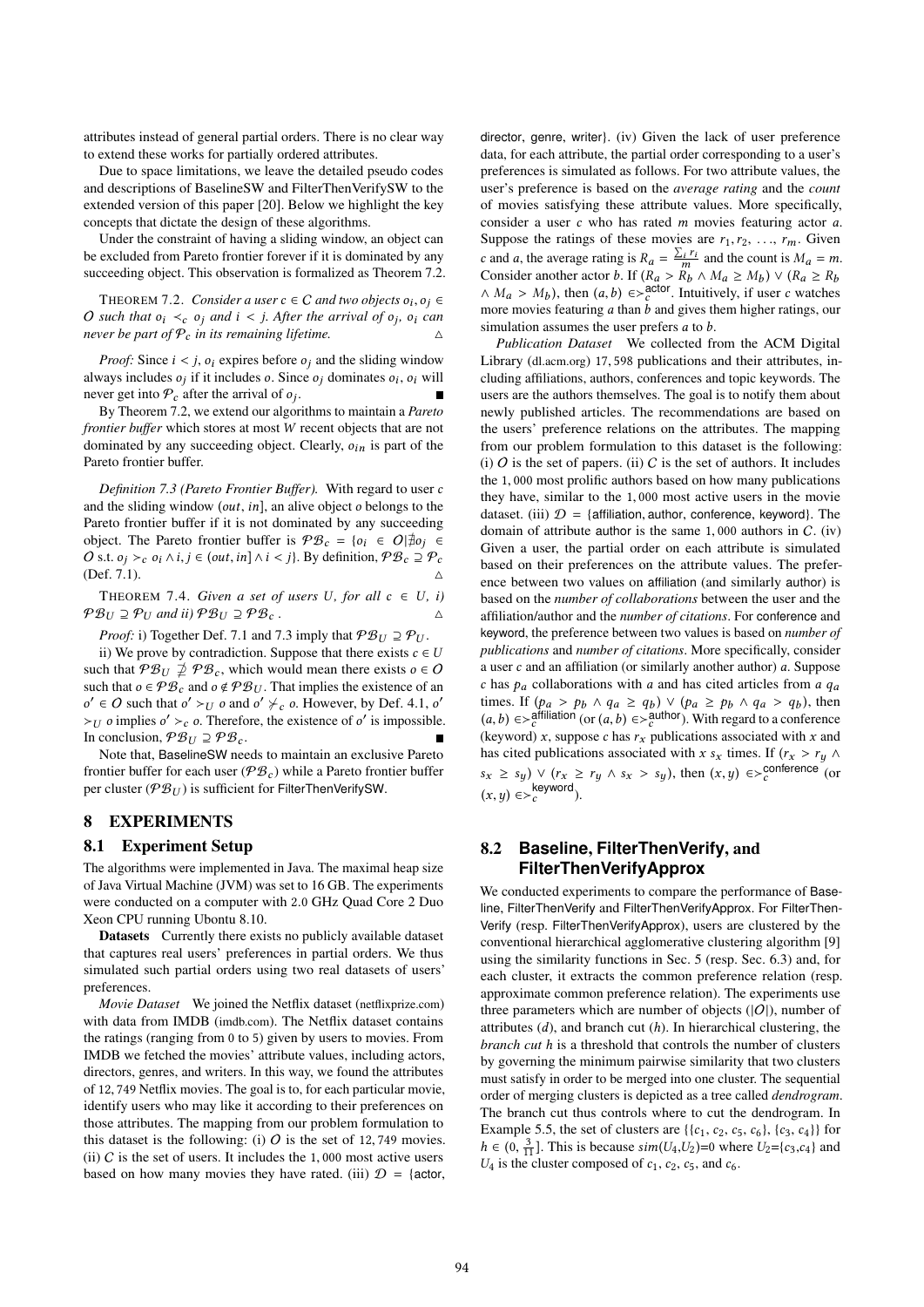



Figure 3: Comparison of **Baseline**, **FilterThenVerify** and **FilterThenVerifyApprox** on the movie dataset. Varying  $|O|$ ,  $h = 0.55$ ,  $d = 4$ .



Figure 5: Comparison of **Baseline**, **FilterThenVerify** and Figure 6: Comparison of **Baseline**, **FilterThenVerify** and **FilterThenVerifyApprox** on the movie dataset. Varying  $d$ ,  $|O| =$ 12, 749,  $h = 0.55$ .

Figure 4: Comparison of **Baseline**, **FilterThenVerify** and **FilterThenVerifyApprox** on the publication dataset. Varying  $|O|$ , h  $= 0.55$ ,  $d = 4$ .



**FilterThenVerifyApprox** on the publication dataset. Varying  $d$ ,  $|O|$  $= 17, 598, h = 0.55.$ 

| Dataset                                                                                                              | O          | $h = 0.70$ |        |           | $h = 0.65$ |        |           | $h = 0.60$ |        |           | $h = 0.55$ |        |           |
|----------------------------------------------------------------------------------------------------------------------|------------|------------|--------|-----------|------------|--------|-----------|------------|--------|-----------|------------|--------|-----------|
|                                                                                                                      |            | Precision  | Recall | F-measure | Precision  | Recall | F-measure | Precision  | Recall | F-measure | Precision  | Recall | F-measure |
| Movie                                                                                                                | 749<br>12. | 100        | 95.43  | 97.67     | 100        | 93.93  | 96.87     | 99.99      | 93.28  | 96.52     | 99.99      | 90.46  | 94.99     |
| Publication                                                                                                          | 598        | 100        | 96.59  | 98.27     | 100        | 95.85  | 97.88     | 100        | 95.54  | 97.72     | 100        | 95.1.  | 97.51     |
| Table 7: The precision recall and F measure (in perception) of $\mathsf{EiltorThen}$ (orify Approx Varying $h$ $d-4$ |            |            |        |           |            |        |           |            |        |           |            |        |           |

Table 7: The precision, recall and F-measure (in percentage) of **FilterThenVerifyApprox**. Varying h, d=4.

Fig.3a shows, for each of the three methods on the movie dataset, how its cumulative execution time (by milliseconds, in logarithmic scale) increases while the objects (i.e., movies) are sequentially processed. Fig.4a depicts similar behaviours of these methods on the publication dataset. Fig.3b and Fig.4b, for the two datasets separately, further present the amount of work done by these methods, in terms of number of pairwise object comparisons (in logarithmic scale) for maintaining Pareto frontiers. The figures show that FilterThenVerify and FilterThenVerifyApprox beat Baseline by 1 to 2 orders of magnitude. The reason is as follows. With regard to a user  $c$ , Baseline considers all objects as candidate Pareto-optimal objects and compares all pairs. On the contrary, FilterThenVerify eliminates an object  $o$  if the corresponding common preference tuples disqualify o. FilterThenVerifyApprox incurs even less comparisons by benefiting from shared computations for clusters of users.

Fig.5a (Fig.6a) shows that the execution time of all these methods increased super-linearly by number of attributes (d). Fig.5b (Fig.6b) further reveals that the number of object comparisons also increases similarly. This is not surprising because more attributes result in larger Pareto frontiers, which makes it necessary for objects to be compared with more existing Pareto-optimal objects.

Table 7 reports the precision, recall and F-measure of FilterThenVerifyApprox on varying  $h$ . We can observe that, when h got smaller, the recall slowly decreased. This is expected because smaller h results in larger clusters and potentially more approximate common preference tuples for each cluster. Those approximate common preference tuples cause false negatives the domination and elimination of objects that are instead in the Pareto frontier under the true common preference tuples, which



Figure 7: Effect of window size. Varying  $W$ ,  $|O| = 1$ M,  $h = 0.55$ ,  $d =$ 4.

are a subset of the approximate common preference tuples. What can be more surprising is the almost perfect precision under the various  $h$  values in Table 7, i.e., almost no false positives were introduced into the results. For a user  $c$ , an object  $o$  becomes a false positive if every single Pareto optimal object that dominates o becomes a false negative. As long as one of its dominating objects is not mistakenly filtered out, o will not be mistakenly introduced into the Pareto frontier. Therefore, an object is much less likely to become a false positive than a false negative. Overall, under the h values in Table 7, both precision and recall remain high. This may suggest that the thresholds  $\theta_1$  and  $\theta_2$  (Sec. 6.1) effectively ensure that the approximate common preference relation only includes frequent preference tuples and does not overgrow in size.

# 8.3 **BaselineSW**, **FilterThenVerifySW**, and **FilterThenVerifyApproxSW**

We further compare the performance of FilterThenVerifySW and FilterThenVerifyApproxSW with BaselineSW. In this regard, we simulated two data streams—movie and publication where  $O$  is